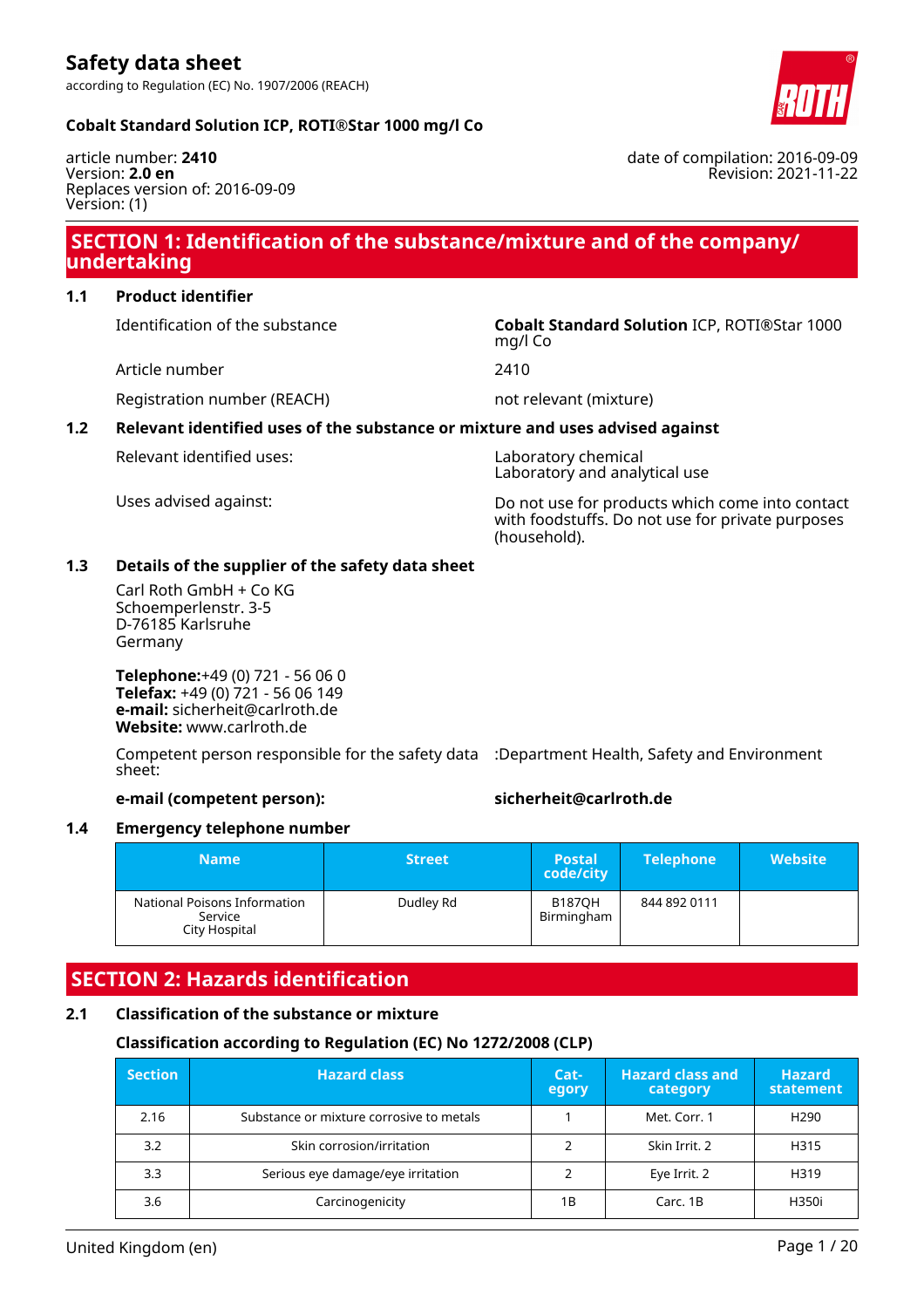according to Regulation (EC) No. 1907/2006 (REACH)

#### **Cobalt Standard Solution ICP, ROTI®Star 1000 mg/l Co**

article number: **2410**

| Supplemental hazard information |                                                             |  |  |  |  |
|---------------------------------|-------------------------------------------------------------|--|--|--|--|
| Code                            | <b>Supplemental hazard information</b>                      |  |  |  |  |
| EUH208                          | contains cobalt dinitrate. May produce an allergic reaction |  |  |  |  |

For full text of abbreviations: see SECTION 16

#### **2.2 Label elements**

#### **Labelling according to Regulation (EC) No 1272/2008 (CLP)**

#### **Signal word Danger**

#### **Pictograms**

GHS05, GHS08



#### **Hazard statements**

| H <sub>290</sub> | May be corrosive to metals     |
|------------------|--------------------------------|
| H <sub>315</sub> | Causes skin irritation         |
| H <sub>319</sub> | Causes serious eye irritation  |
| H350i            | May cause cancer by inhalation |

#### **Precautionary statements**

#### **Precautionary statements - prevention**

P280 Wear protective gloves/eye protection

#### **Precautionary statements - response**

| P302+P352      | IF ON SKIN: Wash with plenty of water                                       |
|----------------|-----------------------------------------------------------------------------|
| P305+P351+P338 | IF IN EYES: Rinse cautiously with water for several minutes. Remove contact |
|                | lenses, if present and easy to do. Continue rinsing                         |
| P308+P313      | IF exposed or concerned: Get medical advice/attention                       |

#### For professional users only

#### **Supplemental hazard information**

EUH208 Contains cobalt dinitrate. May produce an allergic reaction.

#### **Hazardous ingredients for labelling:** Cobalt dinitrate

#### **Labelling of packages where the contents do not exceed 125 ml**

Signal word: **Danger**

Symbol(s)



| H350i     | May cause cancer by inhalation.                              |
|-----------|--------------------------------------------------------------|
| P280      | Wear protective gloves/eye protection.                       |
| P308+P313 | IF exposed or concerned: Get medical advice/attention.       |
| EUH208    | Contains cobalt dinitrate. May produce an allergic reaction. |
| contains: | Cobalt dinitrate                                             |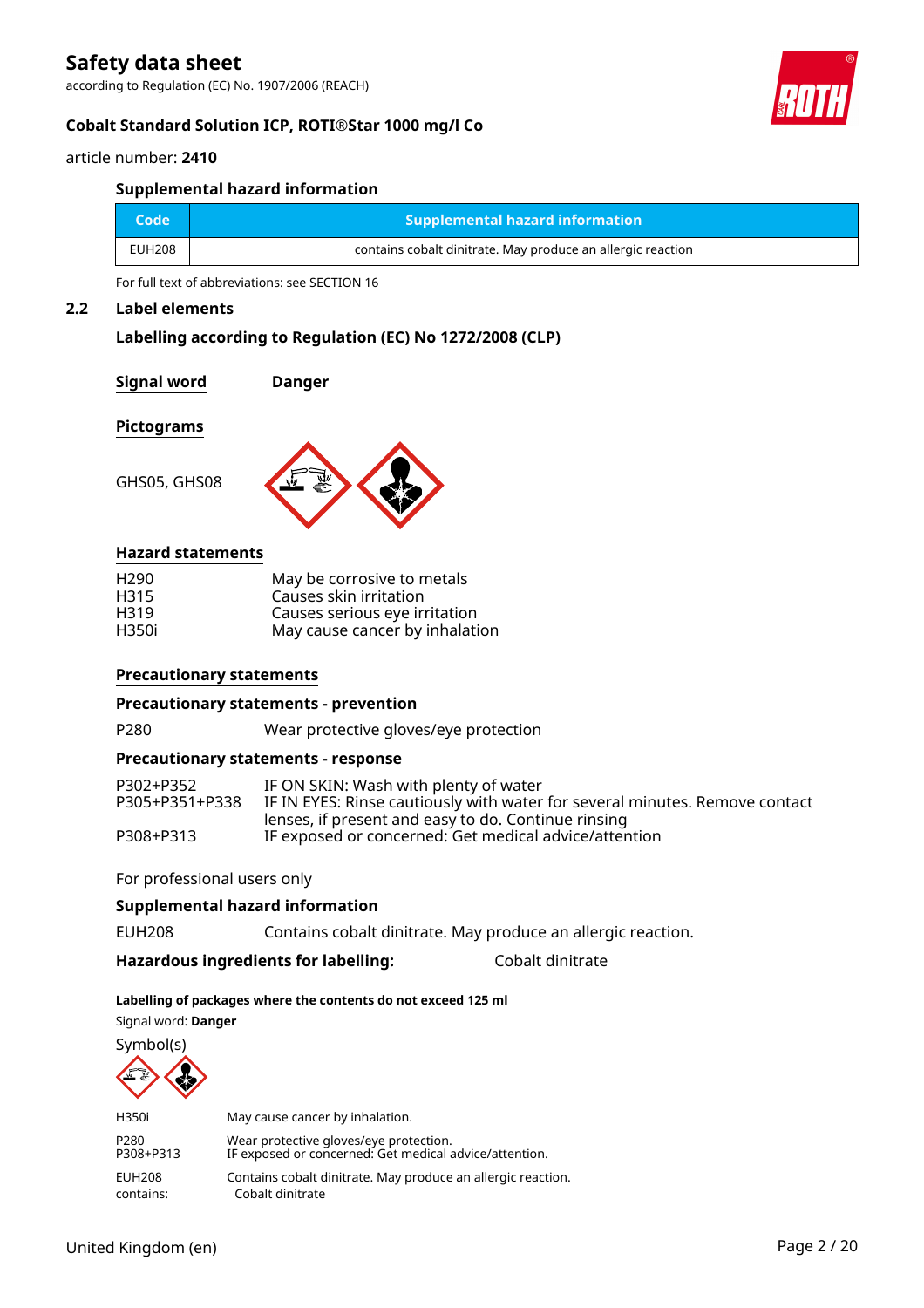according to Regulation (EC) No. 1907/2006 (REACH)



### **Cobalt Standard Solution ICP, ROTI®Star 1000 mg/l Co**

article number: **2410**

#### **2.3 Other hazards**

#### **Results of PBT and vPvB assessment**

This mixture does not contain any substances that are assessed to be a PBT or a vPvB.

### **SECTION 3: Composition/information on ingredients**

#### **3.1 Substances**

not relevant (mixture)

#### **3.2 Mixtures**

#### **Description of the mixture**

| Name of sub-<br>stance          | <b>Identifier</b>                                                      | $Wt\%$ | <b>Classification acc. to</b><br><b>GHS</b>                                                                                                                 | <b>Pictograms</b>    | <b>Notes</b>                   |
|---------------------------------|------------------------------------------------------------------------|--------|-------------------------------------------------------------------------------------------------------------------------------------------------------------|----------------------|--------------------------------|
| Nitric acid % $IC \le 70$<br>%1 | CAS No<br>7697-37-2<br>EC No<br>231-714-2<br>Index No<br>007-030-00-3  | 2      | Ox. Lig. 3 / H272<br>Met. Corr. 1 / H290<br>Acute Tox. 3 / H331<br>Skin Corr. 1A / H314<br>Eye Dam. 1 / H318<br>EUH071                                      | $\frac{1}{\sqrt{2}}$ | B(a)<br>GHS-HC<br><b>IOELV</b> |
| cobalt dinitrate                | CAS No<br>10141-05-6<br>EC No<br>233-402-1<br>Index No<br>027-009-00-2 | < 0.5  | Resp. Sens. 1 / H334<br>Skin Sens. 1 / H317<br>Muta. 2 / H341<br>Carc. 1B / H350i<br>Repr. 1B / H360F<br>Aquatic Acute 1 / H400<br>Aquatic Chronic 1 / H410 | 玉                    | 1(a)<br>GHS-HC                 |

#### **Notes**

1(a): The concentration stated is the percentage by weight of the metallic element calculated with reference to the total weight of the mixture

B(a): The classification refers to an aqueous solution GHS-HC: Harmonised classification (the classification of the substance corresponds to the entry in the list according to 1272/ 2008/EC, Annex VI)

IOELV: Substance with a community indicative occupational exposure limit value

| Name of sub-<br>stance           | <b>Identifier</b>                                                      | <b>Specific Conc. Limits</b>                                                                            | <b>M-Factors</b>                                                   | <b>ATE</b>     | <b>Exposure</b><br>route |
|----------------------------------|------------------------------------------------------------------------|---------------------------------------------------------------------------------------------------------|--------------------------------------------------------------------|----------------|--------------------------|
| Nitric acid % [C<br>$\leq 70$ %] | CAS No<br>7697-37-2<br>EC No<br>231-714-2<br>Index No<br>007-030-00-3  | Ox. Lig. 3; H272: C ≥ 65 %<br>Skin Corr. 1A; H314: C ≥ 20 %<br>Skin Corr. 1B; H314: 5 % $\leq$ C < 20 % |                                                                    | 2,65 $mg/1/4h$ | inhalation: va-<br>pour  |
| cobalt dinitrate                 | CAS No<br>10141-05-6<br>EC No<br>233-402-1<br>Index No<br>027-009-00-2 | Carc. 1B; H350i: $C \ge 0.01$ %                                                                         | M-factor<br>$(acute) = 10.0$<br>M-factor<br>$(charonic) =$<br>10.0 |                |                          |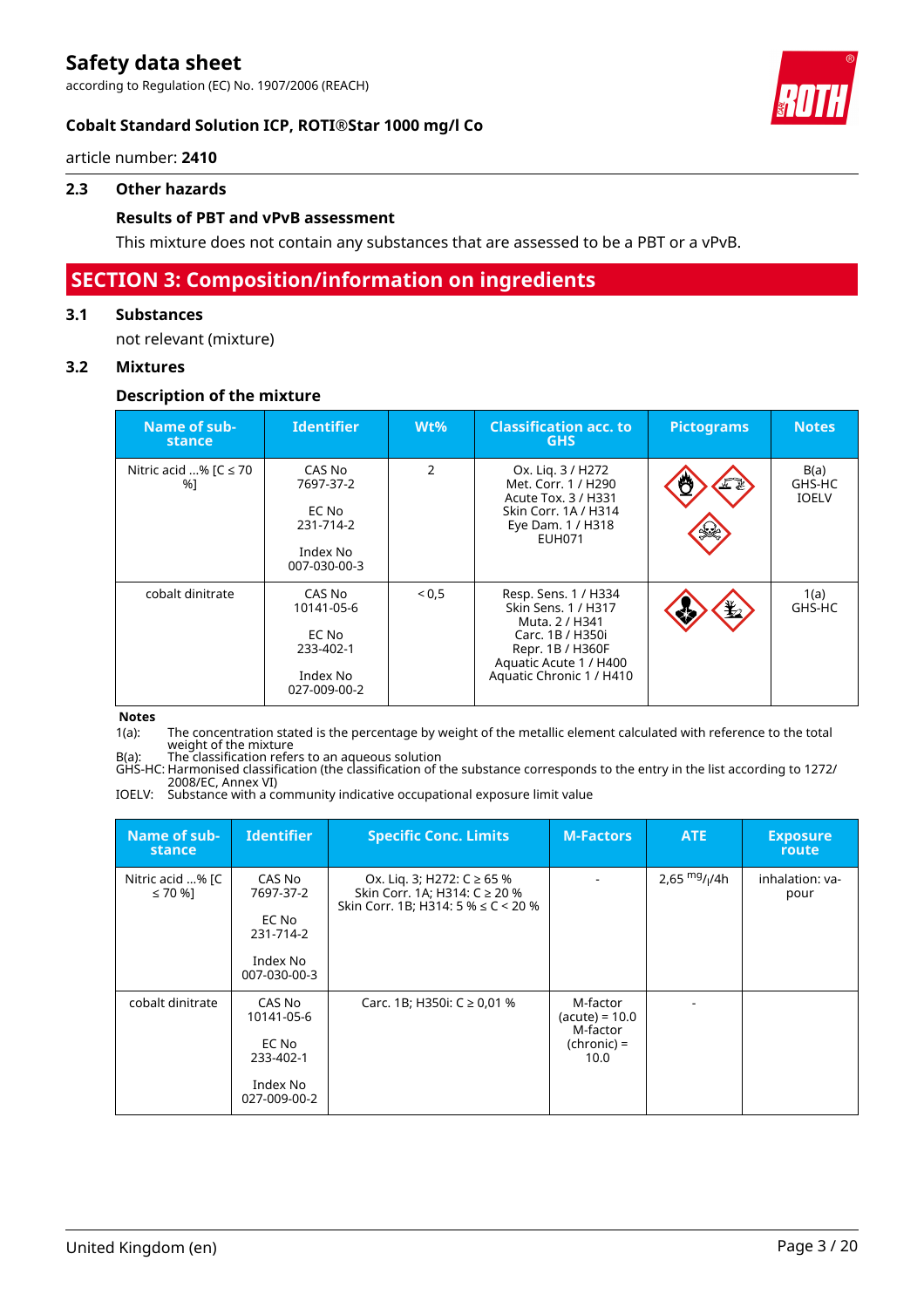according to Regulation (EC) No. 1907/2006 (REACH)



#### article number: **2410**

 $\overline{1}$ 

| <b>Substance of Very High Concern (SVHC)</b> |                                      |               |           |                |                          |  |  |
|----------------------------------------------|--------------------------------------|---------------|-----------|----------------|--------------------------|--|--|
| Name of substance                            | Name acc. to invent- <b>'</b><br>ory | <b>CAS No</b> | EC No.    | Listed in      | <b>Remarks</b>           |  |  |
| cobalt dinitrate                             | cobalt dinitrate                     | 10141-05-6    | 233-402-1 | Candidate list | Carc. A57a<br>Repr. A57c |  |  |

#### **Legend**

candidate Substances meeting the criteria referred to in Article 57 and for eventual inclusion in Annex XIV

list Carc. A57a Carcinogenic (article 57a)

Repr. A57c Toxic for reproduction (article 57c)

For full text of abbreviations: see SECTION 16

### **SECTION 4: First aid measures**

#### **4.1 Description of first aid measures**



#### **General notes**

Take off contaminated clothing.

#### **Following inhalation**

Provide fresh air. In all cases of doubt, or when symptoms persist, seek medical advice.

#### **Following skin contact**

Rinse skin with water/shower. In case of skin irritation, consult a physician.

#### **Following eye contact**

Irrigate copiously with clean, fresh water for at least 10 minutes, holding the eyelids apart. In case of eye irritation consult an ophthalmologist.

#### **Following ingestion**

In case of accident or unwellness, seek medical advice immediately (show directions for use or safety data sheet if possible).

#### **4.2 Most important symptoms and effects, both acute and delayed**

Irritation, Allergic reactions

#### **4.3 Indication of any immediate medical attention and special treatment needed** none

### **SECTION 5: Firefighting measures**

**5.1 Extinguishing media**



#### **Suitable extinguishing media**

co-ordinate firefighting measures to the fire surroundings water spray, alcohol resistant foam, dry extinguishing powder, BC-powder, carbon dioxide ( $CO<sub>2</sub>$ )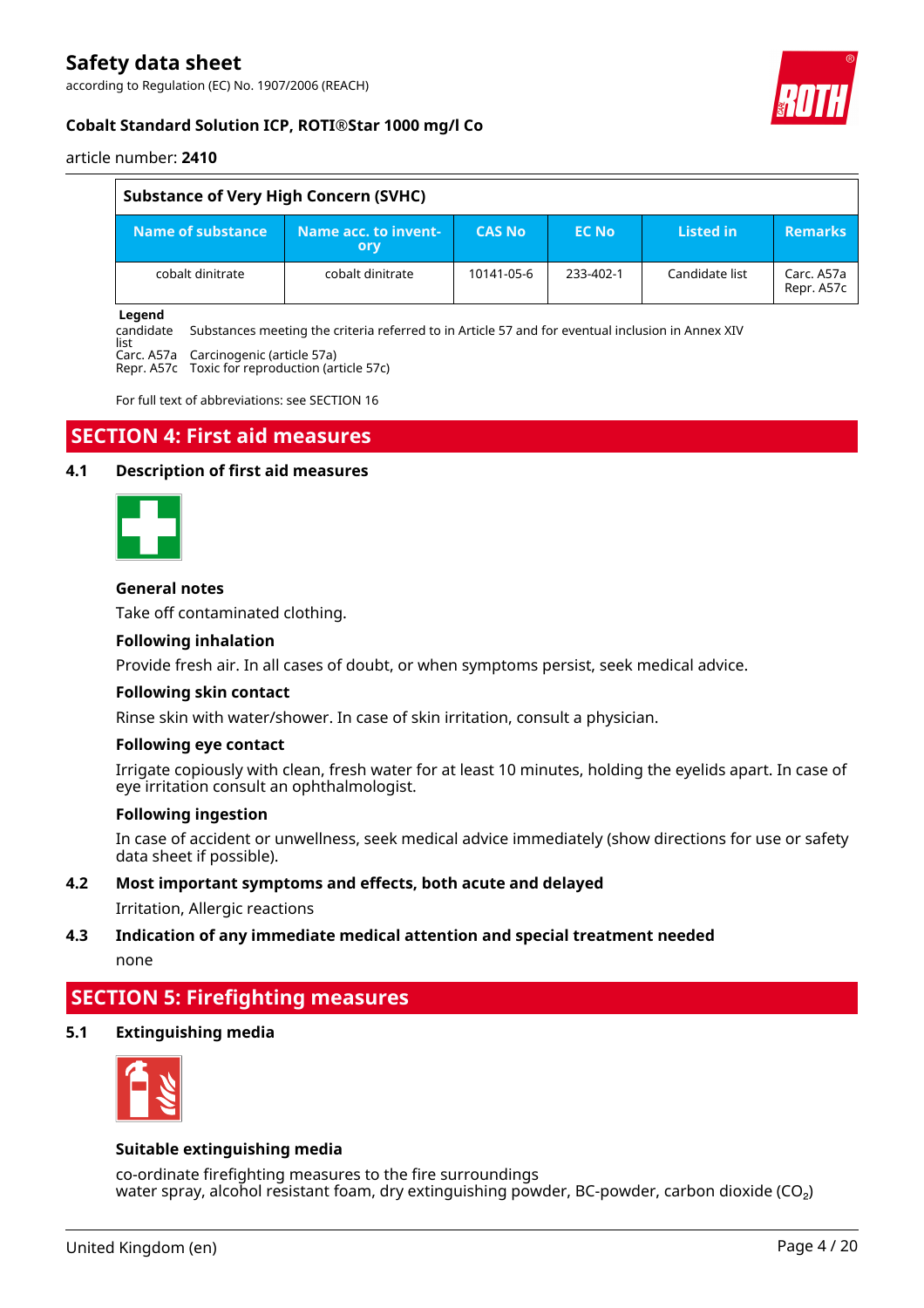#### **Cobalt Standard Solution ICP, ROTI®Star 1000 mg/l Co**



article number: **2410**

#### **Unsuitable extinguishing media**

water jet

**5.2 Special hazards arising from the substance or mixture**

Non-combustible.

#### **Hazardous combustion products**

In case of fire may be liberated: Nitrogen oxides (NOx)

#### **5.3 Advice for firefighters**

In case of fire and/or explosion do not breathe fumes. Fight fire with normal precautions from a reasonable distance. Wear self-contained breathing apparatus.

### **SECTION 6: Accidental release measures**

**6.1 Personal precautions, protective equipment and emergency procedures**



#### **For non-emergency personnel**

Avoid contact with skin, eyes and clothes. Do not breathe vapour/spray.

#### **6.2 Environmental precautions**

Keep away from drains, surface and ground water. The product is an acid. Before discharge into sewage plants the product normally needs to be neutralised.

#### **6.3 Methods and material for containment and cleaning up**

#### **Advice on how to contain a spill**

Covering of drains.

#### **Advice on how to clean up a spill**

Absorb with liquid-binding material (sand, diatomaceous earth, acid- or universal binding agents).

#### **Other information relating to spills and releases**

Place in appropriate containers for disposal. Ventilate affected area.

#### **6.4 Reference to other sections**

Hazardous combustion products: see section 5. Personal protective equipment: see section 8. Incompatible materials: see section 10. Disposal considerations: see section 13.

### **SECTION 7: Handling and storage**

#### **7.1 Precautions for safe handling**

Use extractor hood (laboratory). Avoid exposure.

#### **Advice on general occupational hygiene**

Wash hands before breaks and after work. Keep away from food, drink and animal feedingstuffs.

#### **7.2 Conditions for safe storage, including any incompatibilities**

Keep container tightly closed.

#### **Incompatible substances or mixtures**

Observe hints for combined storage.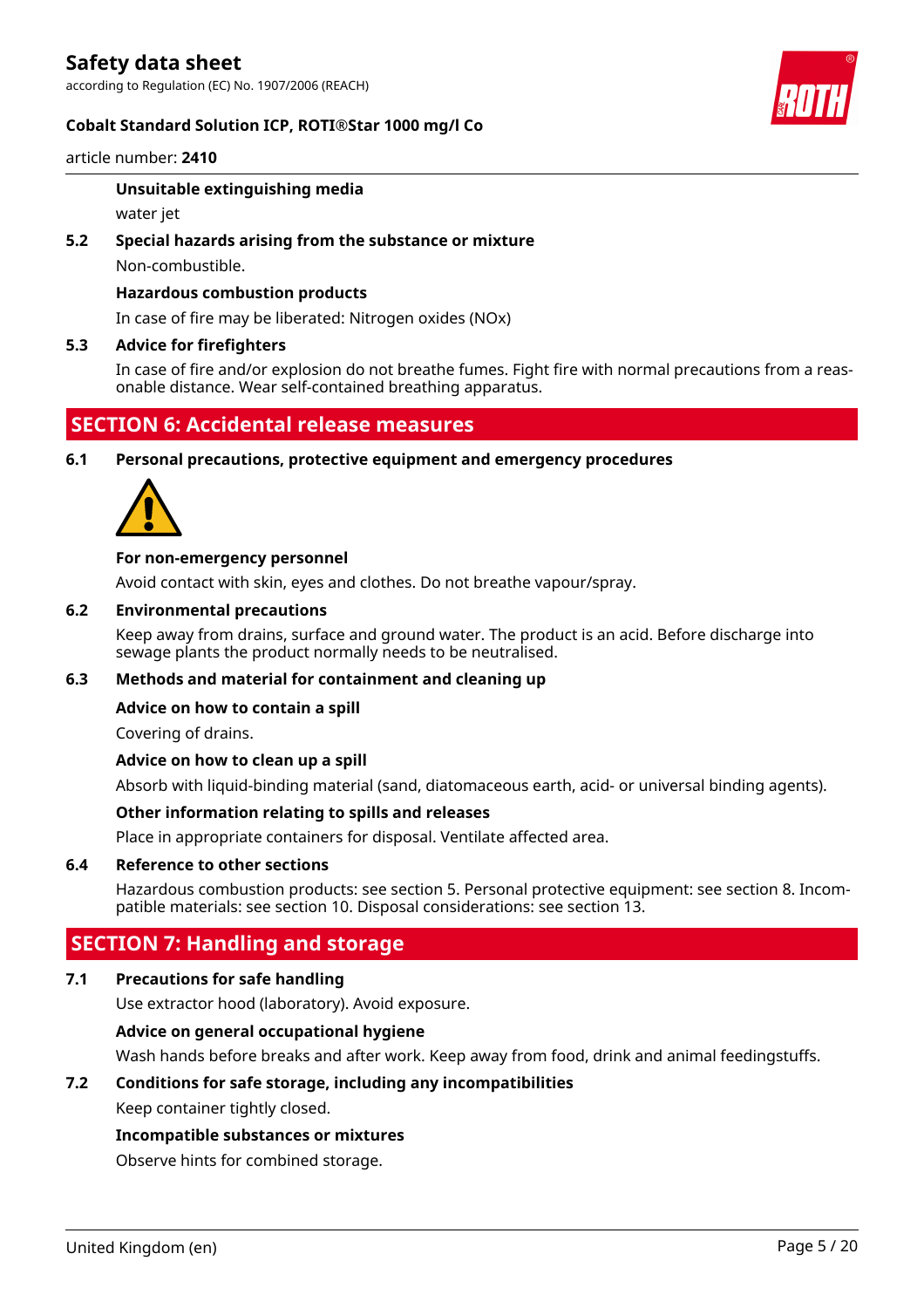

#### **Cobalt Standard Solution ICP, ROTI®Star 1000 mg/l Co**

article number: **2410**

#### **Consideration of other advice:**

#### **Specific designs for storage rooms or vessels**

Recommended storage temperature: 15 – 25 °C

#### **7.3 Specific end use(s)**

No information available.

### **SECTION 8: Exposure controls/personal protection**

#### **8.1 Control parameters**

#### **National limit values**

#### **Occupational exposure limit values (Workplace Exposure Limits)**

| Cou<br>ntr<br>y | Name of agent    | <b>CAS No</b> | Identi-<br>fier | <b>TW</b><br>Α<br>[pp<br>[m] | <b>TWA</b><br>$\lceil \mathsf{mq}/ \rceil$<br>m <sup>3</sup> | <b>STE</b><br>L<br>[pp<br>[m] | <b>STEL</b><br>[mg]<br>m <sup>3</sup> | <b>Ceil</b><br>ing-<br>[pp<br>$m$ ] | Ceil-<br>ing-C<br>[mq/<br>m <sup>3</sup> | <b>Nota-</b><br>tion | <b>Source</b>  |
|-----------------|------------------|---------------|-----------------|------------------------------|--------------------------------------------------------------|-------------------------------|---------------------------------------|-------------------------------------|------------------------------------------|----------------------|----------------|
| EU              | nitric acid      | 7697-37-      | <b>IOELV</b>    |                              |                                                              |                               | 2,6                                   |                                     |                                          |                      | 2006/15/<br>EC |
| GB              | cobalt compounds |               | WEL             |                              | 0,1                                                          |                               |                                       |                                     |                                          | Co                   | EH40/<br>2005  |
| GB              | nitric acid      | 7697-37-      | <b>WEL</b>      |                              |                                                              |                               | 2,6                                   |                                     |                                          |                      | EH40/<br>2005  |

# **Notation**

Ceiling-C Ceiling value is a limit value above which exposure should not occur

Co Calculated as Co (cobalt)

STEL Short-term exposure limit: a limit value above which exposure should not occur and which is related to a 15 minute period (unless otherwise specified)

TWA Time-weighted average (long-term exposure limit): measured or calculated in relation to a reference period of 8 hours time-weighted average (unless otherwise specified)

#### **8.2 Exposure controls**

#### **Individual protection measures (personal protective equipment)**

#### **Eye/face protection**



Use safety goggle with side protection.

#### **Skin protection**



#### **• hand protection**

Wear suitable gloves. Chemical protection gloves are suitable, which are tested according to EN 374. For special purposes, it is recommended to check the resistance to chemicals of the protective gloves mentioned above together with the supplier of these gloves. The times are approximate values from measurements at 22 ° C and permanent contact. Increased temperatures due to heated substances, body heat etc. and a reduction of the effective layer thickness by stretching can lead to a considerable reduction of the breakthrough time. If in doubt, contact manufacturer. At an approx. 1.5 times larger / smaller layer thickness, the respective breakthrough time is doubled / halved. The data apply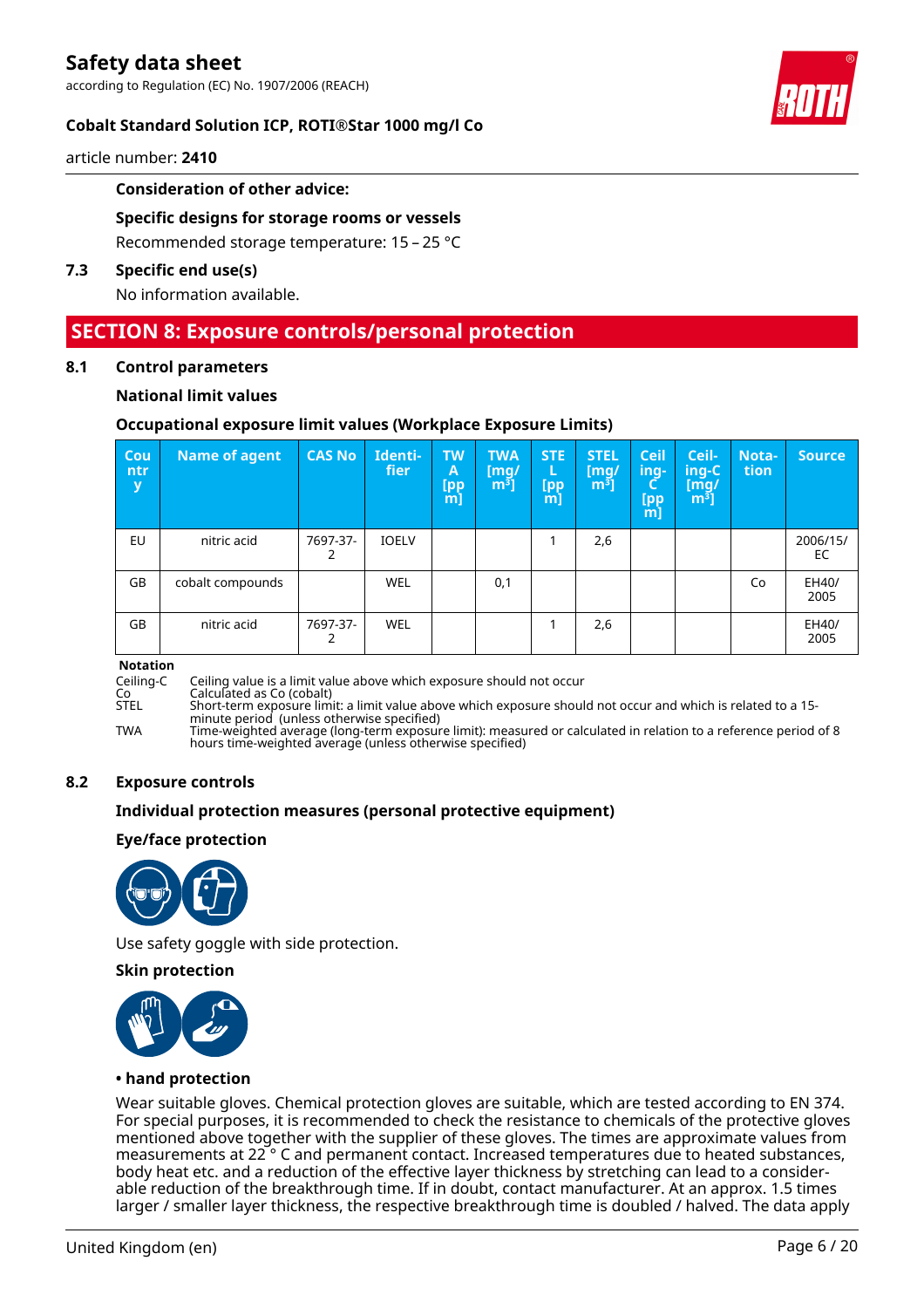according to Regulation (EC) No. 1907/2006 (REACH)



#### **Cobalt Standard Solution ICP, ROTI®Star 1000 mg/l Co**

article number: **2410**

only to the pure substance. When transferred to substance mixtures, they may only be considered as a guide.

**• type of material**

NBR (Nitrile rubber)

**• material thickness**

>0,11 mm

**• breakthrough times of the glove material**

>480 minutes (permeation: level 6)

#### **• other protection measures**

Take recovery periods for skin regeneration. Preventive skin protection (barrier creams/ointments) is recommended.

### **Respiratory protection**



Respiratory protection necessary at: Aerosol or mist formation. Type: NO-P3 (against nitrous gases and particles, colour code: Blue/White).

#### **Environmental exposure controls**

Keep away from drains, surface and ground water.

## **SECTION 9: Physical and chemical properties**

#### **9.1 Information on basic physical and chemical properties**

| Physical state                                              | liquid                     |
|-------------------------------------------------------------|----------------------------|
| Colour                                                      | colourless                 |
| Odour                                                       | characteristic             |
| Melting point/freezing point                                | not determined             |
| Boiling point or initial boiling point and boiling<br>range | 100 °C                     |
| Flammability                                                | non-combustible            |
| Lower and upper explosion limit                             | not determined             |
| Flash point                                                 | not determined             |
| Auto-ignition temperature                                   | not determined             |
| Decomposition temperature                                   | not relevant               |
| pH (value)                                                  | 2(20 °C)                   |
| Kinematic viscosity                                         | not determined             |
| Solubility(ies)<br>Water solubility                         | miscible in any proportion |
|                                                             |                            |

Partition coefficient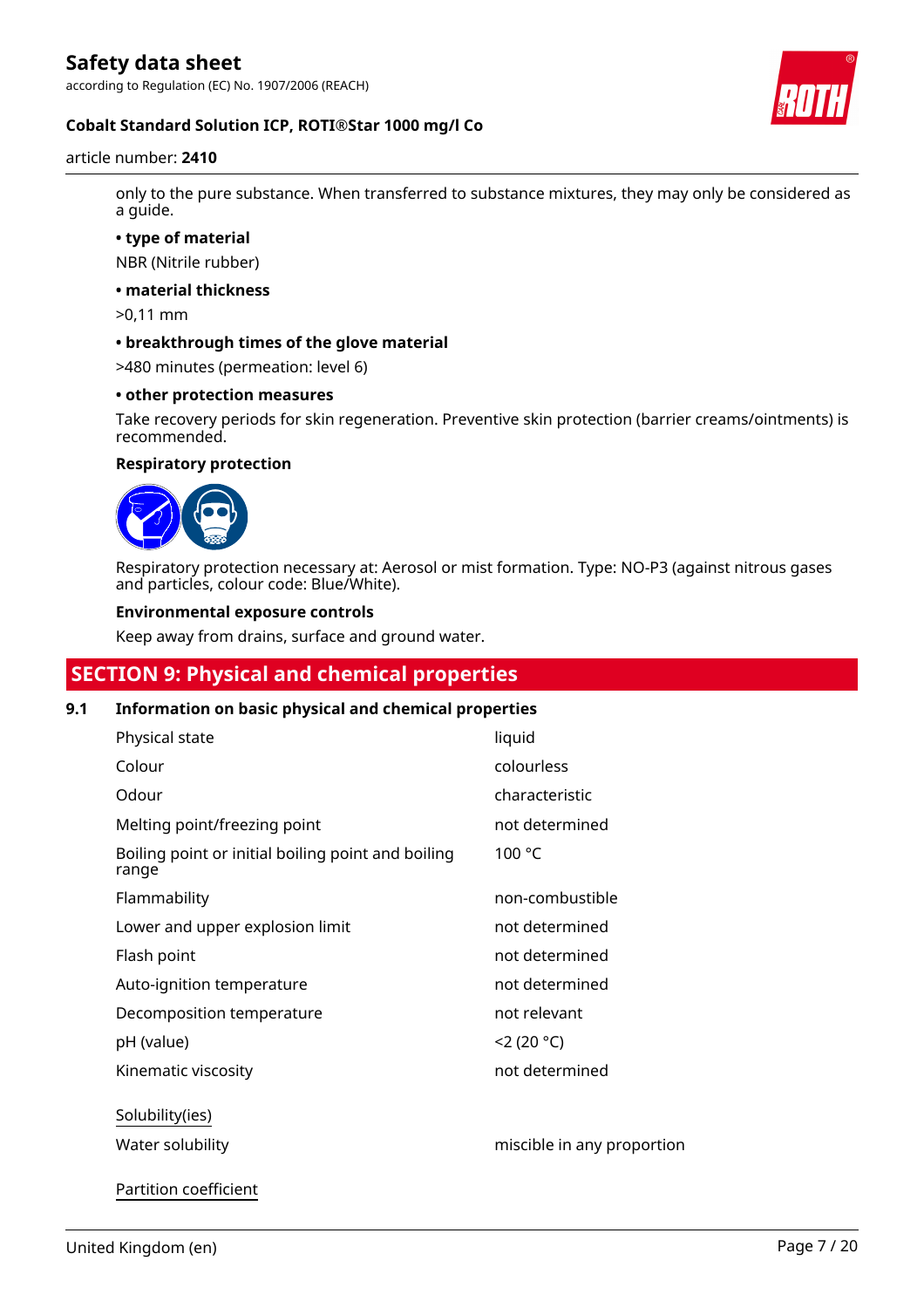according to Regulation (EC) No. 1907/2006 (REACH)



### **Cobalt Standard Solution ICP, ROTI®Star 1000 mg/l Co**

|     | article number: <b>2410</b>                            |                                               |
|-----|--------------------------------------------------------|-----------------------------------------------|
|     | Partition coefficient n-octanol/water (log value):     | not relevant (inorganic)                      |
|     |                                                        |                                               |
|     | Vapour pressure                                        | 23 hPa at 20 $^{\circ}$ C                     |
|     |                                                        |                                               |
|     | Density                                                | 1,016 $9/_{\text{cm}^3}$ at 20 °C             |
|     | Relative vapour density                                | information on this property is not available |
|     |                                                        |                                               |
|     | Particle characteristics                               | not relevant (liquid)                         |
|     | Other safety parameters                                |                                               |
|     | Oxidising properties                                   | none                                          |
| 9.2 | <b>Other information</b>                               |                                               |
|     | Information with regard to physical hazard<br>classes: |                                               |
|     | Corrosive to metals                                    | category 1: corrosive to metals               |
|     | Other safety characteristics:                          |                                               |
|     | Miscibility                                            | completely miscible with water                |

# **SECTION 10: Stability and reactivity**

#### **10.1 Reactivity**

Substance or mixture corrosive to metals.

#### **10.2 Chemical stability**

The material is stable under normal ambient and anticipated storage and handling conditions of temperature and pressure.

#### **10.3 Possibility of hazardous reactions**

**Violent reaction with:** Strong alkali

#### **10.4 Conditions to avoid**

There are no specific conditions known which have to be avoided.

**10.5 Incompatible materials**

different metals

### **10.6 Hazardous decomposition products**

Hazardous combustion products: see section 5.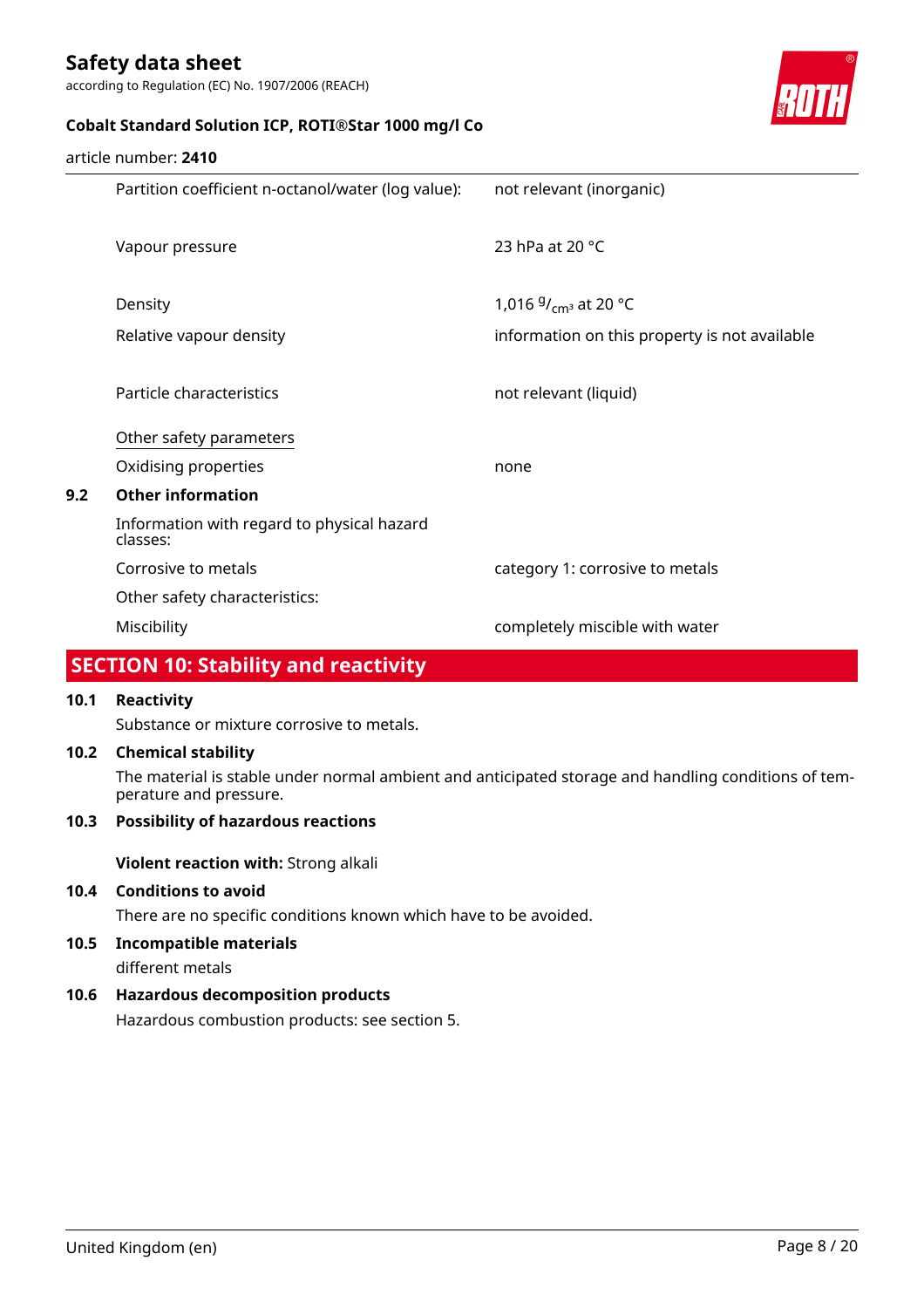according to Regulation (EC) No. 1907/2006 (REACH)

#### **Cobalt Standard Solution ICP, ROTI®Star 1000 mg/l Co**

#### article number: **2410**

## **SECTION 11: Toxicological information**

#### **11.1 Information on hazard classes as defined in Regulation (EC) No 1272/2008**

Test data are not available for the complete mixture.

#### **Classification procedure**

The method for classification of the mixture is based on ingredients of the mixture (additivity formula).

#### **Classification according to GHS (1272/2008/EC, CLP)**

#### **Acute toxicity**

Shall not be classified as acutely toxic.

| Acute toxicity estimate (ATE) of components of the mixture                |           |                    |                           |  |  |
|---------------------------------------------------------------------------|-----------|--------------------|---------------------------|--|--|
| Name of substance<br><b>CAS No</b><br><b>Exposure route</b><br><b>ATE</b> |           |                    |                           |  |  |
| Nitric acid % $[C \le 70$ %]                                              | 7697-37-2 | inhalation: vapour | 2,65 mg/ <sub>l</sub> /4h |  |  |

#### **Acute toxicity of components of the mixture**

| Name of substance            | <b>CAS No</b> | <b>Exposure</b><br>route | <b>Endpoint</b> | Value                                  | <b>Species</b> |
|------------------------------|---------------|--------------------------|-----------------|----------------------------------------|----------------|
| Nitric acid % $[C \le 70$ %] | 7697-37-2     | inhalation: va-<br>pour  | <b>LC50</b>     | >2,65 <sup>mg</sup> / <sub>l</sub> /4h | rat            |

#### **Skin corrosion/irritation**

Causes skin irritation.

#### **Serious eye damage/eye irritation**

Causes serious eye irritation.

#### **Respiratory or skin sensitisation**

Contains cobalt dinitrate. May produce an allergic reaction.

#### **Germ cell mutagenicity**

Shall not be classified as germ cell mutagenic.

#### **Carcinogenicity**

May cause cancer by inhalation.

#### **Reproductive toxicity**

Shall not be classified as a reproductive toxicant.

#### **Specific target organ toxicity - single exposure**

Shall not be classified as a specific target organ toxicant (single exposure).

#### **Specific target organ toxicity - repeated exposure**

Shall not be classified as a specific target organ toxicant (repeated exposure).

#### **Aspiration hazard**

Shall not be classified as presenting an aspiration hazard.

#### **Symptoms related to the physical, chemical and toxicological characteristics**

#### **• If swallowed**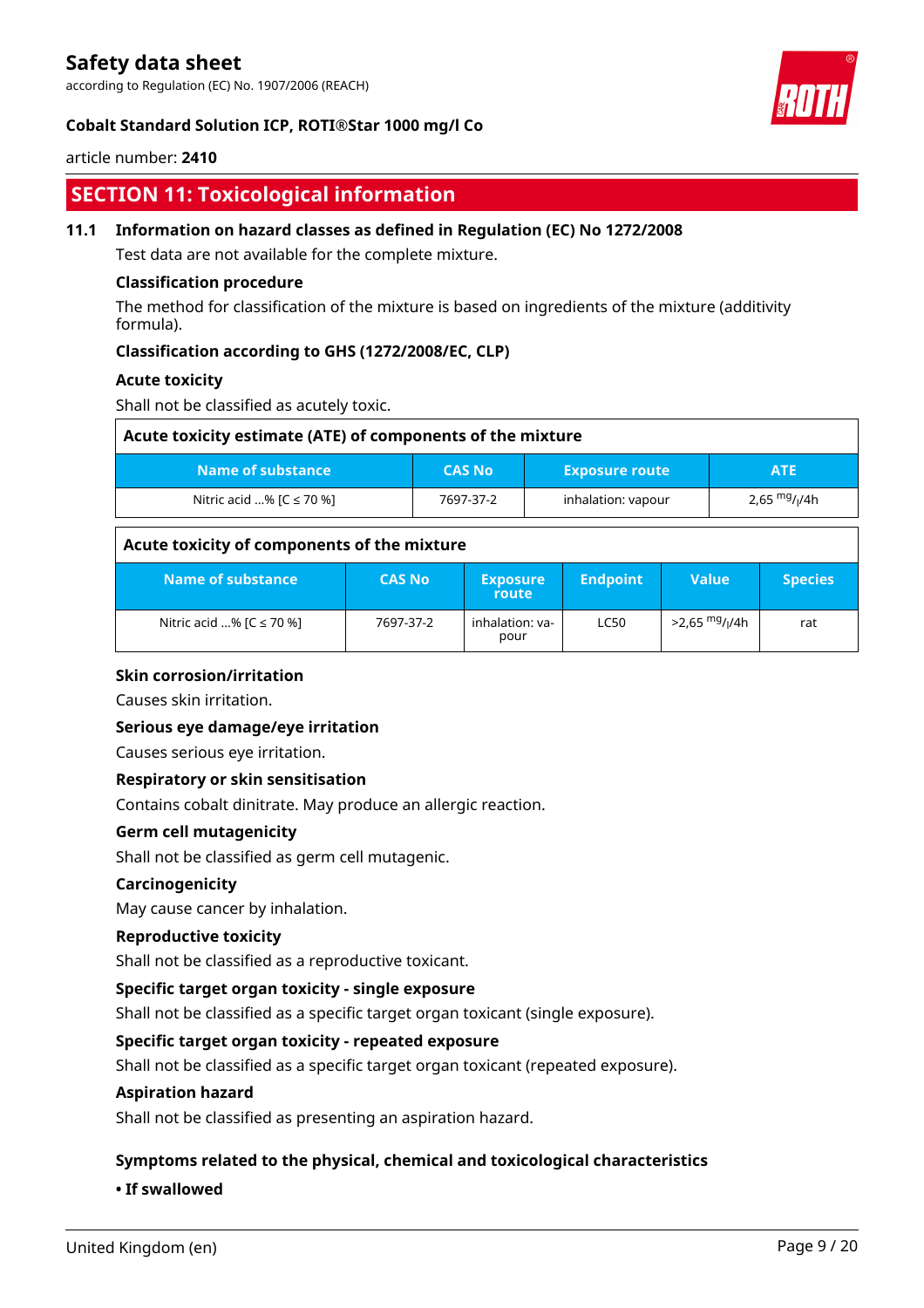

### **Cobalt Standard Solution ICP, ROTI®Star 1000 mg/l Co**

article number: **2410**

Data are not available.

#### **• If in eyes**

Causes serious eye irritation

#### **• If inhaled**

Data are not available.

#### **• If on skin**

causes skin irritation, May produce an allergic reaction, pruritis, localised redness

#### **• Other information**

none

### **11.2 Endocrine disrupting properties**

None of the ingredients are listed.

#### **11.3 Information on other hazards**

There is no additional information.

## **SECTION 12: Ecological information**

#### **12.1 Toxicity**

Shall not be classified as hazardous to the aquatic environment.

#### **Biodegradation**

The methods for determining the biological degradability are not applicable to inorganic substances.

#### **12.2 Process of degradability** Data are not available.

- **12.3 Bioaccumulative potential** Data are not available.
- **12.4 Mobility in soil** Data are not available.
- **12.5 Results of PBT and vPvB assessment** Data are not available.
- **12.6 Endocrine disrupting properties** None of the ingredients are listed.
- **12.7 Other adverse effects** Data are not available.

# **SECTION 13: Disposal considerations**

#### **13.1 Waste treatment methods**



This material and its container must be disposed of as hazardous waste. Dispose of contents/container in accordance with local/regional/national/international regulations.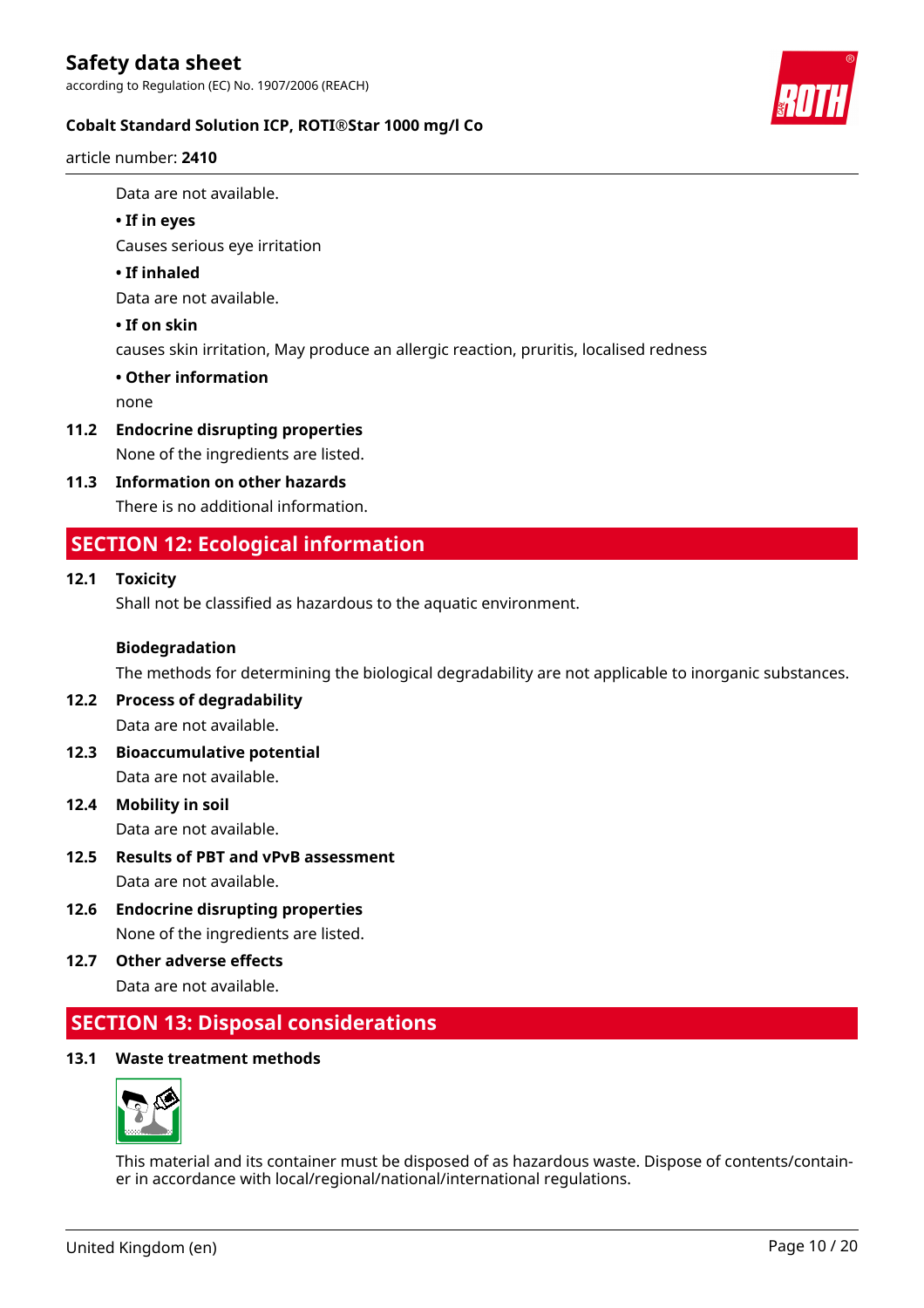according to Regulation (EC) No. 1907/2006 (REACH)

#### **Cobalt Standard Solution ICP, ROTI®Star 1000 mg/l Co**



article number: **2410**

#### **Sewage disposal-relevant information**

Do not empty into drains.

#### **Waste treatment of containers/packagings**

It is a dangerous waste; only packagings which are approved (e.g. acc. to ADR) may be used.

#### **13.2 Relevant provisions relating to waste**

The allocation of waste identity numbers/waste descriptions must be carried out according to the EEC, specific to the industry and process. Waste catalogue ordinance (Germany).

#### **13.3 Remarks**

Waste shall be separated into the categories that can be handled separately by the local or national waste management facilities. Please consider the relevant national or regional provisions.

### **SECTION 14: Transport information**

| 14.1 | UN number or ID number                 |                                                                            |
|------|----------------------------------------|----------------------------------------------------------------------------|
|      | ADR/RID/ADN                            | <b>UN 3264</b>                                                             |
|      | IMDG-Code                              | <b>UN 3264</b>                                                             |
|      | ICAO-TI                                | <b>UN 3264</b>                                                             |
| 14.2 | UN proper shipping name                |                                                                            |
|      | ADR/RID/ADN                            | CORROSIVE LIQUID, ACIDIC, INORGANIC, N.O.S.                                |
|      | IMDG-Code                              | CORROSIVE LIQUID, ACIDIC, INORGANIC, N.O.S.                                |
|      | <b>ICAO-TI</b>                         | Corrosive liquid, acidic, inorganic, n.o.s.                                |
|      | Technical name (hazardous ingredients) | Nitric acid % [C ≤ 70 %]                                                   |
| 14.3 | <b>Transport hazard class(es)</b>      |                                                                            |
|      | ADR/RID/ADN                            | 8                                                                          |
|      | IMDG-Code                              | 8                                                                          |
|      | <b>ICAO-TI</b>                         | 8                                                                          |
| 14.4 | <b>Packing group</b>                   |                                                                            |
|      | ADR/RID/ADN                            | III                                                                        |
|      | IMDG-Code                              | III                                                                        |
|      | <b>ICAO-TI</b>                         | III                                                                        |
| 14.5 | <b>Environmental hazards</b>           | non-environmentally hazardous acc. to the dan-<br>gerous goods regulations |
|      | 14 C Concial processions for user      |                                                                            |

#### **14.6 Special precautions for user**

Provisions for dangerous goods (ADR) should be complied within the premises.

# **14.7 Maritime transport in bulk according to IMO instruments**

The cargo is not intended to be carried in bulk.

#### **14.8 Information for each of the UN Model Regulations**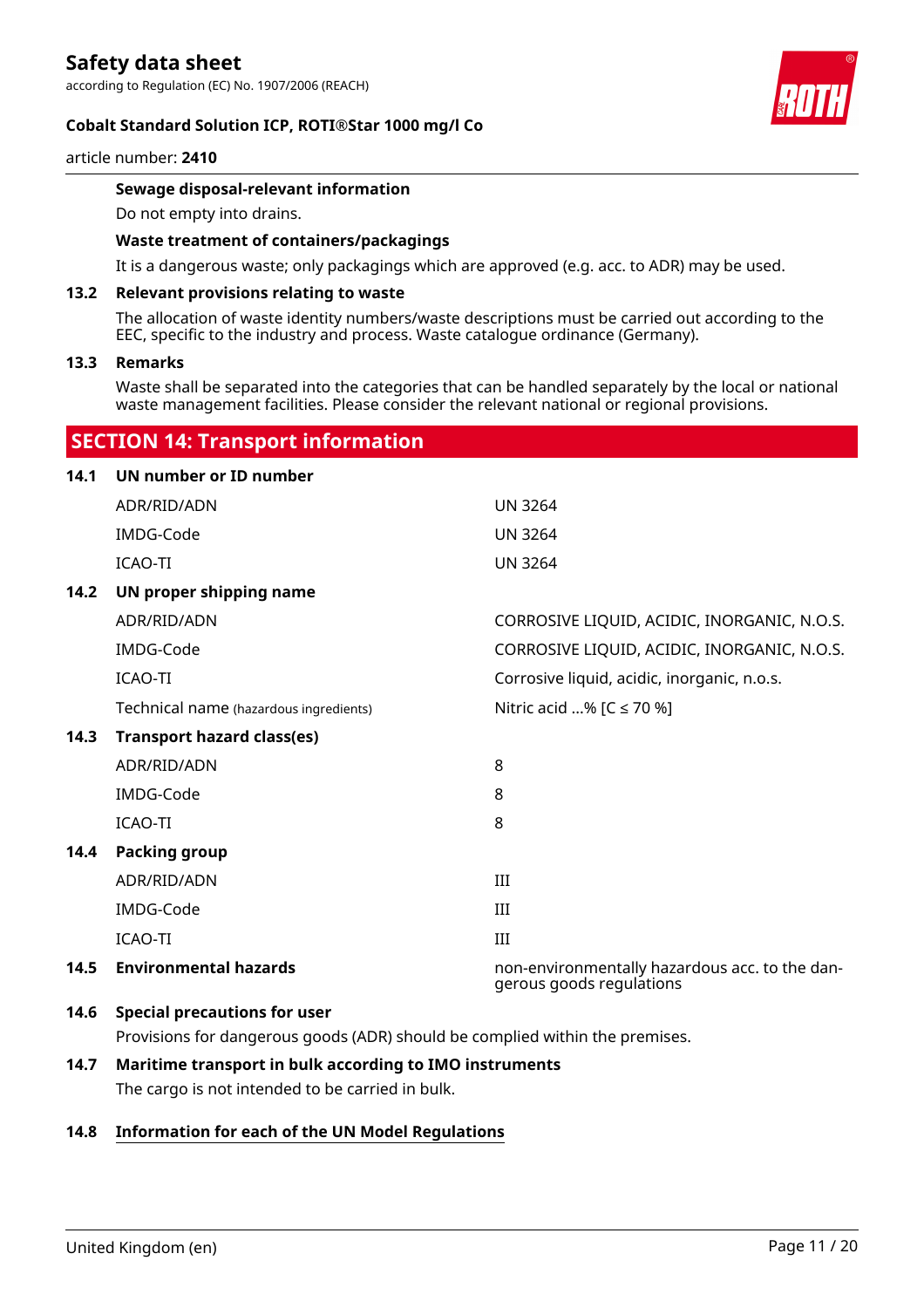according to Regulation (EC) No. 1907/2006 (REACH)



### **Cobalt Standard Solution ICP, ROTI®Star 1000 mg/l Co**

article number: **2410**

| information                                                                        | Transport of dangerous goods by road, rail and inland waterway (ADR/RID/ADN) - Additional                             |
|------------------------------------------------------------------------------------|-----------------------------------------------------------------------------------------------------------------------|
| Proper shipping name                                                               | CORROSIVE LIQUID, ACIDIC, INORGANIC, N.O.S.                                                                           |
| Particulars in the transport document                                              | UN3264, CORROSIVE LIQUID, ACIDIC, INORGAN-<br>IC, N.O.S., (contains: Nitric acid % [ $C \le 70$ %]), 8,<br>III, $(E)$ |
| Classification code                                                                | C <sub>1</sub>                                                                                                        |
| Danger label(s)                                                                    | 8                                                                                                                     |
|                                                                                    |                                                                                                                       |
| Special provisions (SP)                                                            | 274                                                                                                                   |
| Excepted quantities (EQ)                                                           | E <sub>1</sub>                                                                                                        |
| Limited quantities (LQ)                                                            | 5 <sub>L</sub>                                                                                                        |
| Transport category (TC)                                                            | 3                                                                                                                     |
| Tunnel restriction code (TRC)                                                      | E                                                                                                                     |
| <b>Hazard identification No</b>                                                    | 80                                                                                                                    |
| <b>Emergency Action Code</b>                                                       | 2X                                                                                                                    |
| <b>International Maritime Dangerous Goods Code (IMDG) - Additional information</b> |                                                                                                                       |
| Proper shipping name                                                               | CORROSIVE LIQUID, ACIDIC, INORGANIC, N.O.S.                                                                           |
| Particulars in the shipper's declaration                                           | UN3264, CORROSIVE LIQUID, ACIDIC, INORGAN-<br>IC, N.O.S., (contains: Nitric acid % [ $C \le 70$ %]), 8,<br>III        |
| Marine pollutant                                                                   |                                                                                                                       |
| Danger label(s)                                                                    | 8                                                                                                                     |
|                                                                                    |                                                                                                                       |
| Special provisions (SP)                                                            | 223, 274                                                                                                              |
| Excepted quantities (EQ)                                                           | E <sub>1</sub>                                                                                                        |
| Limited quantities (LQ)                                                            | 5 <sub>L</sub>                                                                                                        |
| EmS                                                                                | $F-A, S-B$                                                                                                            |
| Stowage category                                                                   | A                                                                                                                     |
| <b>Segregation group</b>                                                           | 1 - Acids                                                                                                             |
| International Civil Aviation Organization (ICAO-IATA/DGR) - Additional information |                                                                                                                       |
| Proper shipping name                                                               | Corrosive liquid, acidic, inorganic, n.o.s.                                                                           |
| Particulars in the shipper's declaration                                           | UN3264, Corrosive liquid, acidic, inorganic, n.o.s.,<br>(contains: Nitric acid % [C ≤ 70 %]), 8, III                  |
| Danger label(s)                                                                    | 8                                                                                                                     |
|                                                                                    |                                                                                                                       |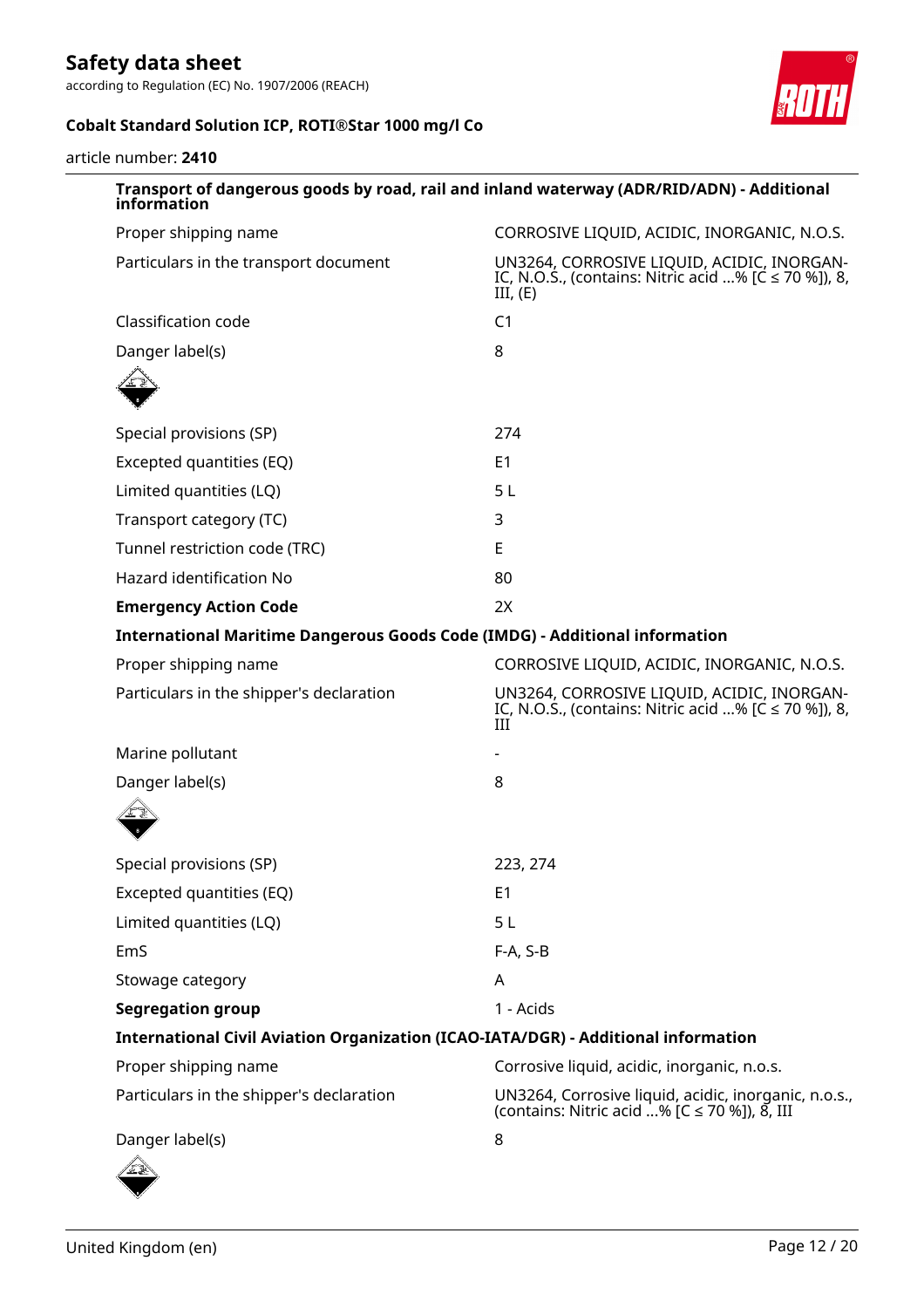according to Regulation (EC) No. 1907/2006 (REACH)



### **Cobalt Standard Solution ICP, ROTI®Star 1000 mg/l Co**

| Special provisions (SP)  | A3  |
|--------------------------|-----|
| Excepted quantities (EQ) | F1  |
| Limited quantities (LQ)  | 1 I |

## **SECTION 15: Regulatory information**

### **15.1 Safety, health and environmental regulations/legislation specific for the substance or mixture Relevant provisions of the European Union (EU)**

## **Restrictions according to REACH, Annex XVII**

| Dangerous substances with restrictions (REACH, Annex XVII) |                                                                                                          |               |                     |           |  |
|------------------------------------------------------------|----------------------------------------------------------------------------------------------------------|---------------|---------------------|-----------|--|
| <b>Name of substance</b>                                   | Name acc. to inventory                                                                                   | <b>CAS No</b> | <b>Restriction</b>  | <b>No</b> |  |
| <b>Cobalt Standard Solution</b>                            | this product meets the criteria for<br>classification in accordance with Req-<br>ulation No 1272/2008/EC |               | R <sub>3</sub>      | 3         |  |
| cobalt dinitrate                                           | carcinogenic                                                                                             |               | R <sub>28</sub> -30 | 28        |  |
| cobalt dinitrate                                           | toxic for reproduction                                                                                   |               | R <sub>28</sub> -30 | 30        |  |
| Nitric acid % $[C \le 70$ %]                               | substances in tattoo inks and perman-<br>ent make-up                                                     |               | R75                 | 75        |  |

#### **Legend**

R28-30 1. Shall not be placed on the market, or used,

- as substances,

- as constituents of other substances, or, - in mixtures,

for supply to the general public when the individual concentration in the substance or mixture is equal to or greater than:

- either the relevant specific concentration limit specified in Part 3 of Annex VI to Regulation (EC) No 1272/2008, or, - the relevant concentration specified in Directive 1999/45/EC where no specific concentration limit is set out in Part 3 of Annex VI to Regulation (EC) No 1272/2008.

Without prejudice to the implementation of other Community provisions relating to the classification, packaging and labelling of substances and mixtures, suppliers shall ensure before the placing on the market that the packaging of such substances and mixtures is marked visibly, legibly and indelibly as follows:

'Restricted to professional users'. 2. By way of derogation, paragraph 1 shall not apply to:

(a) medicinal or veterinary products as defined by Directive 2001/82/EC and Directive 2001/83/EC;

(b) cosmetic products as defined by Directive 76/768/EEC;

(c) the following fuels and oil products:

- motor fuels which are covered by Directive 98/70/EC,

- mineral oil products intended for use as fuel in mobile or fixed combustion plants,

- fuels sold in closed systems (e.g. liquid gas bottles); (d) artists' paints covered by Directive 1999/45/EC;

(e) the substances listed in Appendix 11, column 1, for the applications or uses listed in Appendix 11, column 2. Where a date is specified in column 2 of Appendix 11, the derogation shall apply until the said date; (f) devices covered by Regulation (EU) 2017/745.

R3 1. Shall not be used in:

- ornamental articles intended to produce light or colour effects by means of different phases, for example in ornamental lamps and ashtrays,

- tricks and jokes,

- games for one or more participants, or any article intended to be used as such, even with ornamental aspects, 2. Articles not complying with paragraph 1 shall not be placed on the market.

3. Shall not be placed on the market if they contain a colouring agent, unless required for fiscal reasons, or perfume, or both, if they:

— can be used as fuel in decorative oil lamps for supply to the general public, and

— present an aspiration hazard and are labelled with H304.

4. Decorative oil lamps for supply to the general public shall not be placed on the market unless they conform to the European Standard on Decorative oil lamps (EN 14059) adopted by the European Committee for Standardisation

(CEN). 5. Without prejudice to the implementation of other Union provisions relating to the classification, labelling and packaging of substances and mixtures, suppliers shall ensure, before the placing on the market, that the following requirements are met:

(a) lamp oils, labelled with H304, intended for supply to the general public are visibly, legibly and indelibly marked as follows: "Keep lamps filled with this liquid out of the reach of children"; and, by 1 December 2010, "Just a sip of lamp oil – or even sucking the wick of lamps – may lead to life-threatening lung damage";

(b) grill lighter fluids, labelled with H304, intended for supply to the general public are legibly and indelibly marked by 1 December 2010 as follows: 'Just a sip of grill lighter fluid may lead to life threatening lung damage';

(c) lamps oils and grill lighters, labelled with H304, intended for supply to the general public are packaged in black opaque containers not exceeding 1 litre by 1 December 2010.';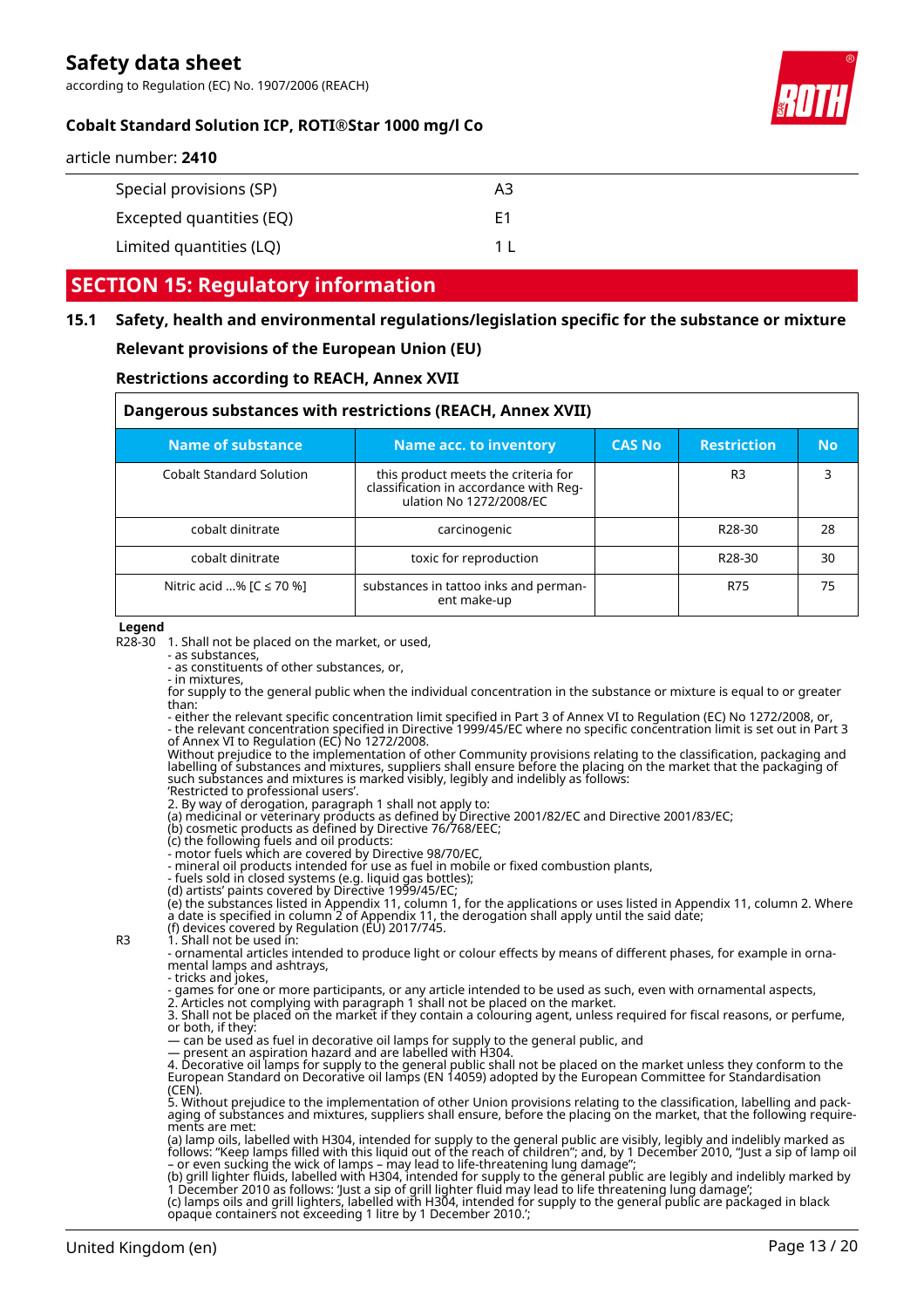### **Cobalt Standard Solution ICP, ROTI®Star 1000 mg/l Co**

#### article number: **2410**



8. Mixtures that do not contain the statement "Mixture for use in tattoos or permanent make-up" shall not be used for tattooing purposes.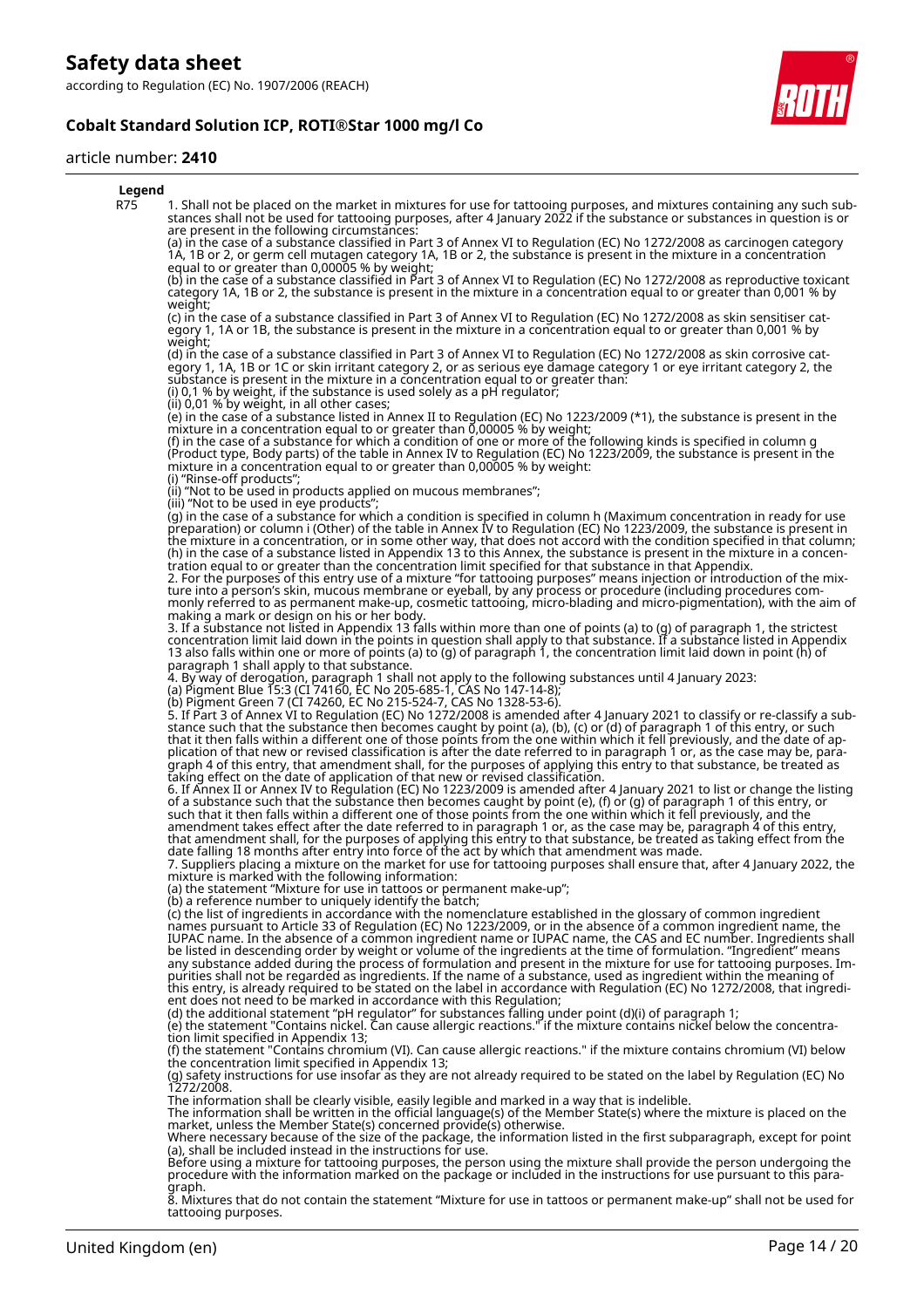

### **Cobalt Standard Solution ICP, ROTI®Star 1000 mg/l Co**

#### article number: **2410**

#### **Legend**

9. This entry does not apply to substances that are gases at temperature of 20 °C and pressure of 101,3 kPa, or generate a vapour pressure of more than 300 kPa at temperature of 50 °C, with the exception of formaldehyde (CAS No 50- 00-0, EC No 200-001-8).

10. This entry does not apply to the placing on the market of a mixture for use for tattooing purposes, or to the use of a mixture for tattooing purposes, when placed on the market exclusively as a medical device or an accessory to a medical device, within the meaning of Regulation (EU) 2017/745, or when used exclusively as a medical device or an accessory to a medical device, within the same meaning. Where the placing on the market or use may not be exclusively as a medical device or an accessory to a medical device, the requirements of Regulation (EU) 2017/745 and of this Regulation shall apply cumulatively.

#### **List of substances subject to authorisation (REACH, Annex XIV)/SVHC - candidate list**

#### **Substance of Very High Concern (SVHC)**

| Name acc. to inventory | <b>CAS No</b> | Listed in      | <b>Remarks</b>           |
|------------------------|---------------|----------------|--------------------------|
| cobalt dinitrate       | 10141-05-6    | Candidate list | Carc. A57a<br>Repr. A57c |

**Legend**

candidate list Substances meeting the criteria referred to in Article 57 and for eventual inclusion in Annex XIV<br>Carc. A57a Carcinogenic (article 57a)<br>Repr. A57c Toxic for reproduction (article 57c) Carc. A57a Carcinogenic (article 57a) Repr. A57c Toxic for reproduction (article 57c)

#### **Seveso Directive**

| 2012/18/EU (Seveso III) |                                       |                                                                                            |              |  |
|-------------------------|---------------------------------------|--------------------------------------------------------------------------------------------|--------------|--|
| <b>No</b>               | Dangerous substance/hazard categories | Qualifying quantity (tonnes) for the application of lower and upper-tier re-<br>quirements | <b>Notes</b> |  |
|                         | not assigned                          |                                                                                            |              |  |

#### **Deco-Paint Directive**

| VOC content | 0 %<br>$\alpha$<br>$\sim$<br>ے<br>◡ |
|-------------|-------------------------------------|
|             |                                     |

#### **Industrial Emissions Directive (IED)**

| VOC content                                   | 0 %  |
|-----------------------------------------------|------|
| ∣ VOC content<br>Water content was discounted | 09/1 |

#### **Directive on the restriction of the use of certain hazardous substances in electrical and electronic equipment (RoHS)**

none of the ingredients are listed

#### **Regulation concerning the establishment of a European Pollutant Release and Transfer Register (PRTR)**

none of the ingredients are listed

#### **Water Framework Directive (WFD)**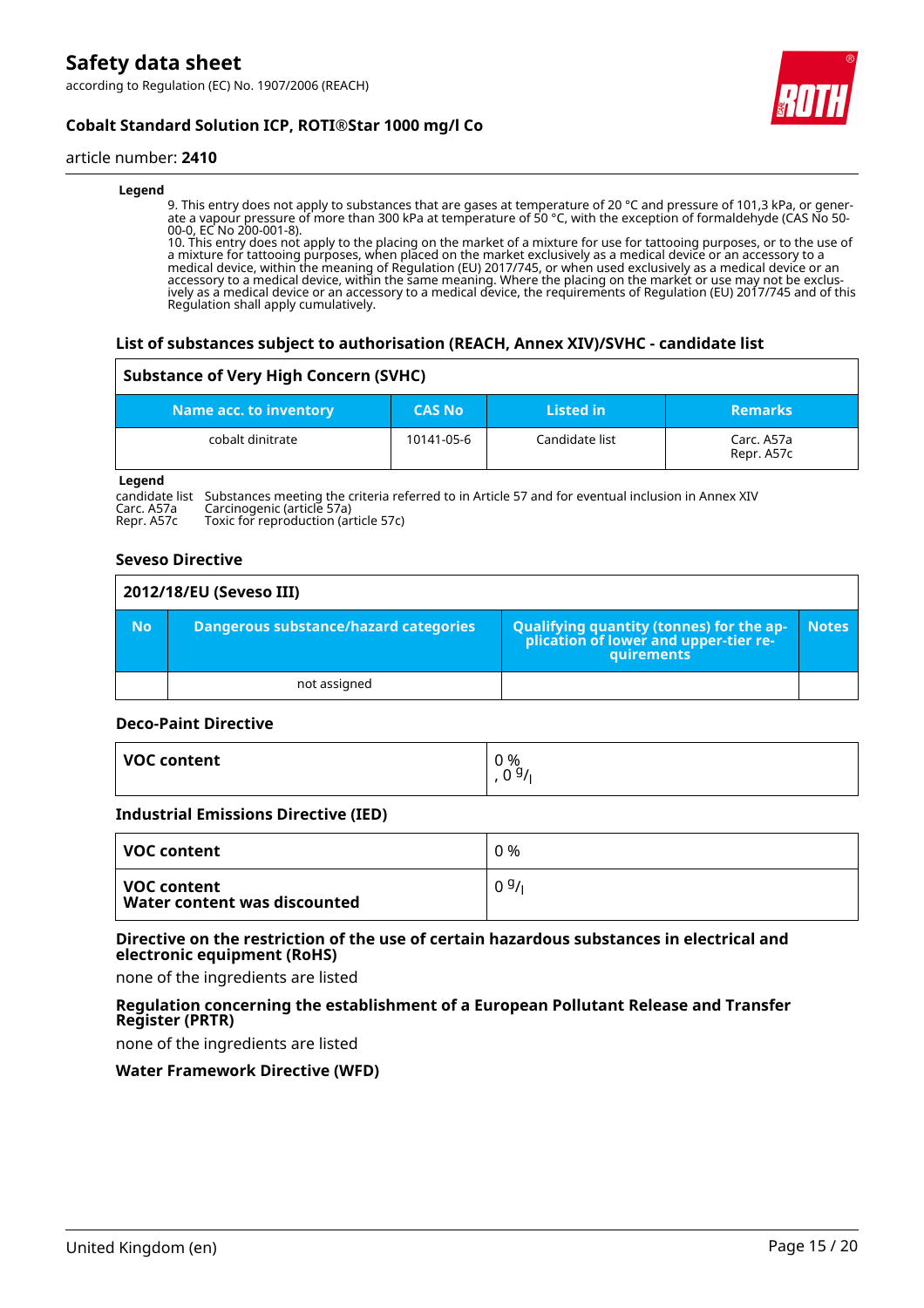according to Regulation (EC) No. 1907/2006 (REACH)



### **Cobalt Standard Solution ICP, ROTI®Star 1000 mg/l Co**

article number: **2410**

#### **List of pollutants (WFD)**

| <b>Name of substance</b> | Name acc. to inventory                                                                                                                                                                                                                                                                                       | <b>CAS No</b> | <b>Listed in</b> | <b>Remarks</b> |  |
|--------------------------|--------------------------------------------------------------------------------------------------------------------------------------------------------------------------------------------------------------------------------------------------------------------------------------------------------------|---------------|------------------|----------------|--|
| cobalt dinitrate         | Substances which contribute to<br>eutrophication (in particular, ni-<br>trates and phosphates)                                                                                                                                                                                                               |               | A)               |                |  |
| cobalt dinitrate         | Substances and preparations, or<br>the breakdown products of such,<br>which have been proved to pos-<br>sess carcinogenic or mutagenic<br>properties or properties which<br>may affect steroidogenic, thyroid,<br>reproduction or other endocrine-<br>related functions in or via the<br>aquatic environment |               | A)               |                |  |
| cobalt dinitrate         | Metals and their compounds                                                                                                                                                                                                                                                                                   |               | A)               |                |  |

**Legend**

A) Indicative list of the main pollutants

#### **Regulation on the marketing and use of explosives precursors**

| Explosives precursors which are subject to restrictions |               |                             |                |                |                                                                                                  |
|---------------------------------------------------------|---------------|-----------------------------|----------------|----------------|--------------------------------------------------------------------------------------------------|
| <b>Name of substance</b>                                | <b>CAS No</b> | <b>Type of registration</b> | <b>Remarks</b> | Limit<br>value | Upper<br><b>value</b> for<br>the pur-<br>pose of<br>licensing<br>under<br><b>Article</b><br>5(3) |
| Nitric acid % [ $C \le 70$ %]                           | 7697-37-2     | Annex I                     |                | $3%$ w/w       | 10 % w/w                                                                                         |

**Legend**

annex I Substances which shall not be made available to members of the general public on their own, or in mixtures or substances including them, except if the concentration is equal to or lower than the limit values set out below

#### **Additional statements**

If the product is passed on to third parties, in accordance with Article 7 "Notification of the supply chain" of Regulation EU 2019/1148, the information obligation is subject to the entire supply chain and all other provisions mentioned in Article 7 on restricted and regulated raw materials.

#### **Regulation on drug precursors**

none of the ingredients are listed

#### **Regulation on substances that deplete the ozone layer (ODS)**

none of the ingredients are listed

#### **Regulation concerning the export and import of hazardous chemicals (PIC)**

none of the ingredients are listed

#### **Regulation on persistent organic pollutants (POP)**

none of the ingredients are listed

#### **Other information**

Directive 94/33/EC on the protection of young people at work. Observe employment restrictions under the Maternity Protection Directive (92/85/EEC) for expectant or nursing mothers.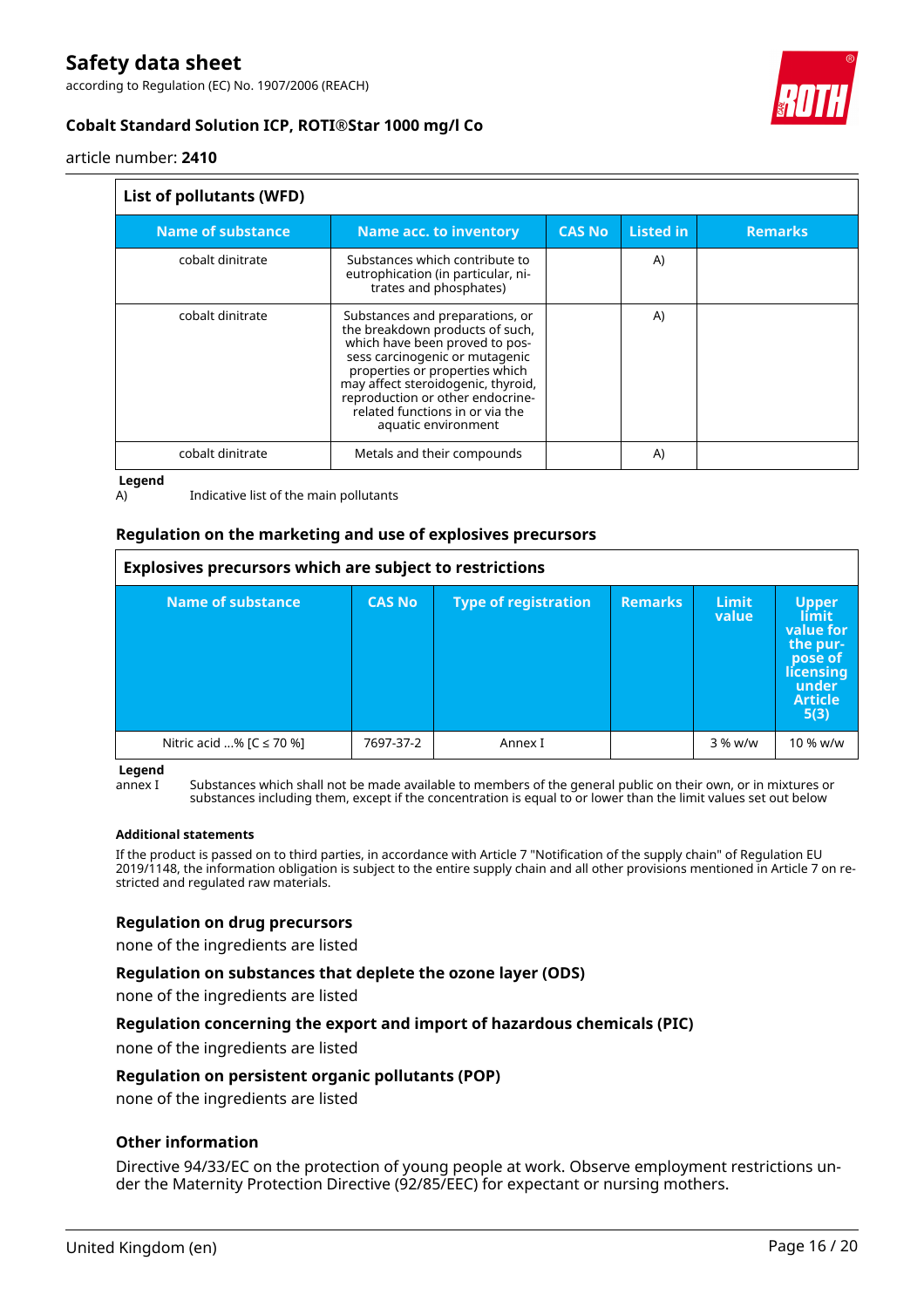according to Regulation (EC) No. 1907/2006 (REACH)

### **Cobalt Standard Solution ICP, ROTI®Star 1000 mg/l Co**

#### article number: **2410**

#### **National inventories**

| <b>Country</b> | <b>Inventory</b> | <b>Status</b>                  |
|----------------|------------------|--------------------------------|
| AU             | <b>AICS</b>      | all ingredients are listed     |
| CA             | <b>DSL</b>       | all ingredients are listed     |
| CN             | <b>IECSC</b>     | all ingredients are listed     |
| EU             | <b>ECSI</b>      | all ingredients are listed     |
| EU             | REACH Reg.       | all ingredients are listed     |
| JP             | <b>CSCL-ENCS</b> | all ingredients are listed     |
| <b>KR</b>      | KECI             | all ingredients are listed     |
| МX             | <b>INSQ</b>      | not all ingredients are listed |
| NZ             | NZIOC            | all ingredients are listed     |
| <b>PH</b>      | <b>PICCS</b>     | all ingredients are listed     |
| <b>TR</b>      | <b>CICR</b>      | not all ingredients are listed |
| <b>TW</b>      | <b>TCSI</b>      | all ingredients are listed     |
| US             | <b>TSCA</b>      | all ingredients are listed     |

#### **Legend**

| Australian Inventory of Chemical Substances<br>AICS                                     |  |
|-----------------------------------------------------------------------------------------|--|
| Chemical Inventory and Control Regulation<br><b>CICR</b>                                |  |
| CSCL-ENCS List of Existing and New Chemical Substances (CSCL-ENCS)                      |  |
| DSL.<br>Domestic Substances List (DSL)                                                  |  |
| EC Substance Inventory (EINECS, ELINCS, NLP)<br>ECSI                                    |  |
| Inventory of Existing Chemical Substances Produced or Imported in China<br><b>IECSC</b> |  |
| National Inventory of Chemical Substances<br><b>INSO</b>                                |  |
| Korea Existing Chemicals Inventory<br>KECI                                              |  |
| New Zealand Inventory of Chemicals<br>NZIoC                                             |  |
| Philippine Inventory of Chemicals and Chemical Substances (PICCS)<br><b>PICCS</b>       |  |
| REACH Reg. REACH registered substances                                                  |  |
| Taiwan Chemical Substance Inventory<br>TCSI                                             |  |
| <b>TSCA</b><br><b>Toxic Substance Control Act</b>                                       |  |

#### **15.2 Chemical Safety Assessment**

Chemical safety assessments for substances in this mixture were not carried out.

### **SECTION 16: Other information**

#### **Indication of changes (revised safety data sheet)**

Alignment to regulation: Regulation (EC) No. 1907/2006 (REACH), amended by 2020/878/EU

| <b>Section</b> | <b>Former entry (text/value)</b>                                                    | <b>Actual entry (text/value)</b>                                                                    | Safety-<br>relev-<br>ant |
|----------------|-------------------------------------------------------------------------------------|-----------------------------------------------------------------------------------------------------|--------------------------|
| 2.1            |                                                                                     | Classification according to Regulation (EC) No<br>1272/2008 (CLP):<br>change in the listing (table) | yes                      |
| 2.1            |                                                                                     | Supplemental hazard information:<br>change in the listing (table)                                   | yes                      |
| 2.1            | Remarks:<br>For full text of Hazard- and EU Hazard-state-<br>ments: see SECTION 16. |                                                                                                     | yes                      |

### Restructuring: section 9, section 14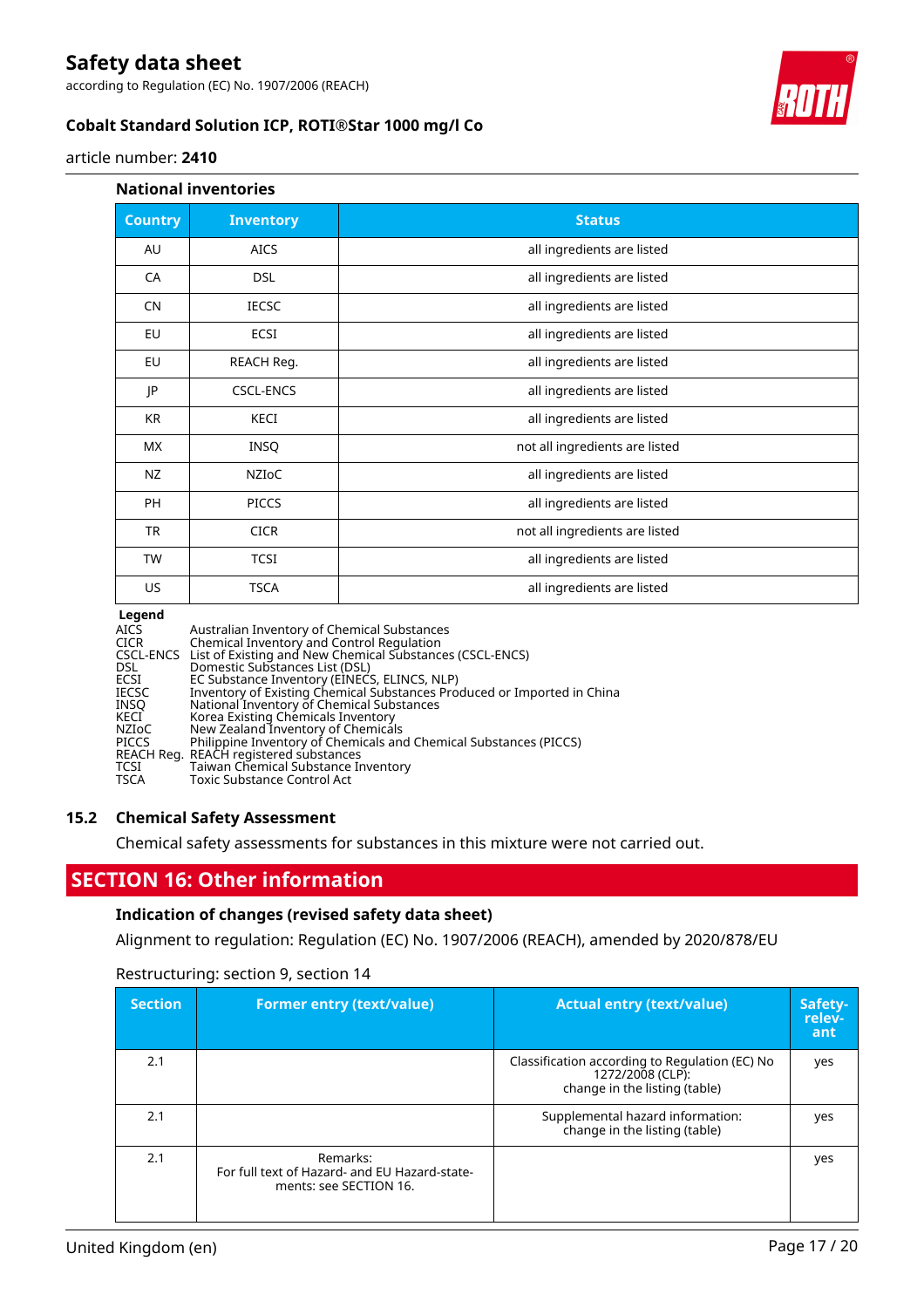according to Regulation (EC) No. 1907/2006 (REACH)



### **Cobalt Standard Solution ICP, ROTI®Star 1000 mg/l Co**

article number: **2410**

| <b>Section</b> | <b>Former entry (text/value)</b>                      | <b>Actual entry (text/value)</b>                                                                                                | Safety-<br>relev-<br>ant |
|----------------|-------------------------------------------------------|---------------------------------------------------------------------------------------------------------------------------------|--------------------------|
| 2.2            |                                                       | Pictograms:<br>change in the listing (table)                                                                                    | yes                      |
| 2.3            | Other hazards:<br>There is no additional information. | Other hazards                                                                                                                   | yes                      |
| 2.3            |                                                       | Results of PBT and vPvB assessment:<br>This mixture does not contain any substances<br>that are assessed to be a PBT or a vPvB. | yes                      |

### **Abbreviations and acronyms**

| Abbr.           | <b>Descriptions of used abbreviations</b>                                                                                                                                                                                       |
|-----------------|---------------------------------------------------------------------------------------------------------------------------------------------------------------------------------------------------------------------------------|
| 2006/15/EC      | Commission Directive establishing a second list of indicative occupational exposure limit values in imple-<br>mentation of Council Directive 98/24/EC and amending Directives 91/322/EEC and 2000/39/EC                         |
| Acute Tox.      | Acute toxicity                                                                                                                                                                                                                  |
| <b>ADN</b>      | Accord européen relatif au transport international des marchandises dangereuses par voies de naviga-<br>tion intérieures (European Agreement concerning the International Carriage of Dangerous Goods by In-<br>land Waterways) |
| <b>ADR</b>      | Accord relatif au transport international des marchandises dangereuses par route (Agreement concern-<br>ing the International Carriage of Dangerous Goods by Road)                                                              |
| ADR/RID/ADN     | Agreements concerning the International Carriage of Dangerous Goods by Road/Rail/Inland Waterways<br>(ADR/RID/ADN)                                                                                                              |
| Aquatic Acute   | Hazardous to the aquatic environment - acute hazard                                                                                                                                                                             |
| Aquatic Chronic | Hazardous to the aquatic environment - chronic hazard                                                                                                                                                                           |
| <b>ATE</b>      | <b>Acute Toxicity Estimate</b>                                                                                                                                                                                                  |
| Carc.           | Carcinogenicity                                                                                                                                                                                                                 |
| CAS             | Chemical Abstracts Service (service that maintains the most comprehensive list of chemical substances)                                                                                                                          |
| Ceiling-C       | Ceiling value                                                                                                                                                                                                                   |
| <b>CLP</b>      | Regulation (EC) No 1272/2008 on classification, labelling and packaging of substances and mixtures                                                                                                                              |
| <b>DGR</b>      | Dangerous Goods Regulations (see IATA/DGR)                                                                                                                                                                                      |
| EC No           | The EC Inventory (EINECS, ELINCS and the NLP-list) is the source for the seven-digit EC number, an identi-<br>fier of substances commercially available within the EU (European Union)                                          |
| EH40/2005       | EH40/2005 Workplace exposure limits (http://www.nationalarchives.gov.uk/doc/open-government-li-<br>cence/)                                                                                                                      |
| <b>EINECS</b>   | European Inventory of Existing Commercial Chemical Substances                                                                                                                                                                   |
| <b>ELINCS</b>   | European List of Notified Chemical Substances                                                                                                                                                                                   |
| EmS             | <b>Emergency Schedule</b>                                                                                                                                                                                                       |
| Eye Dam.        | Seriously damaging to the eye                                                                                                                                                                                                   |
| Eye Irrit.      | Irritant to the eye                                                                                                                                                                                                             |
| <b>GHS</b>      | "Globally Harmonized System of Classification and Labelling of Chemicals" developed by the United Na-<br>tions                                                                                                                  |
| <b>IATA</b>     | <b>International Air Transport Association</b>                                                                                                                                                                                  |
| <b>IATA/DGR</b> | Dangerous Goods Regulations (DGR) for the air transport (IATA)                                                                                                                                                                  |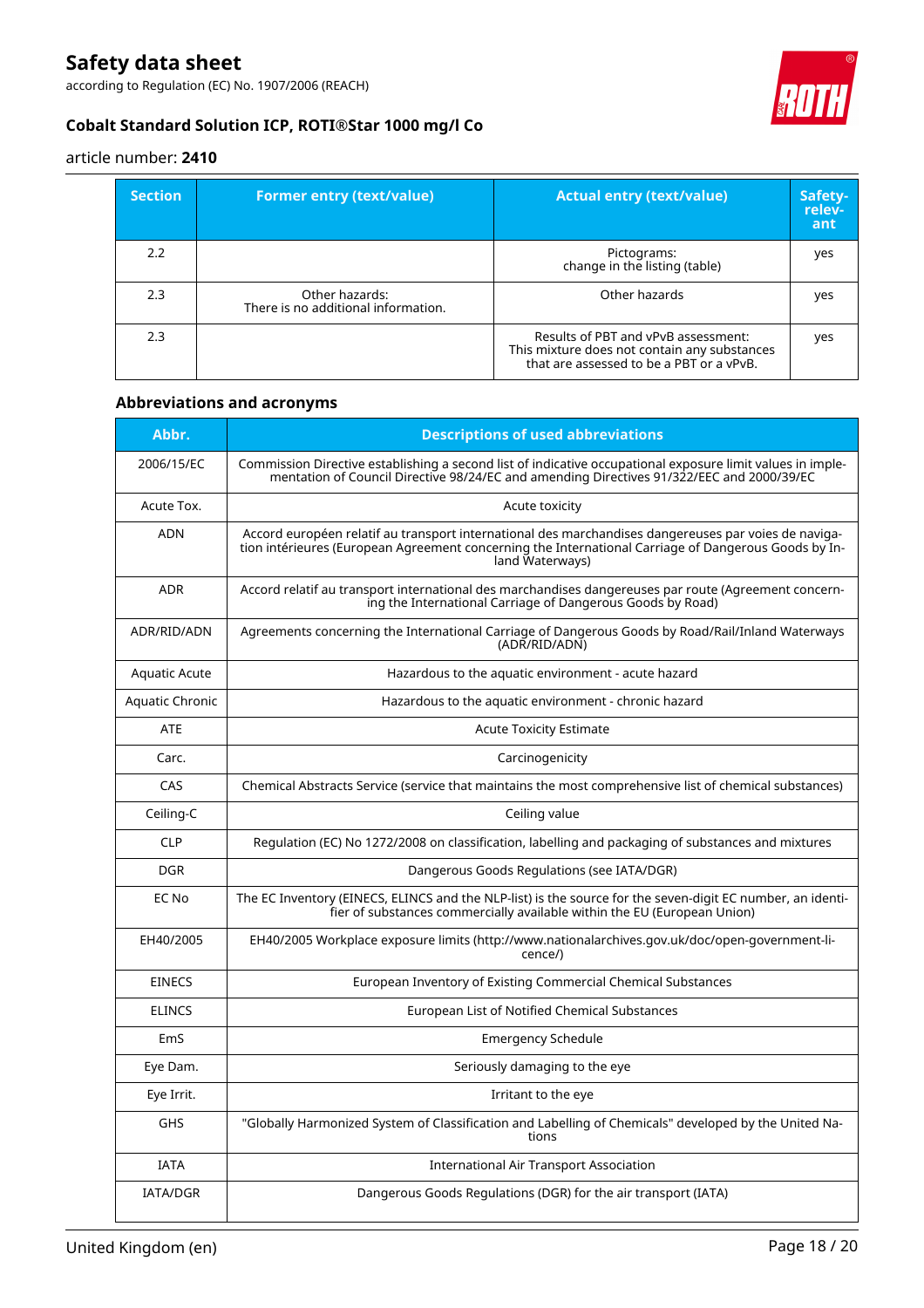according to Regulation (EC) No. 1907/2006 (REACH)

### **Cobalt Standard Solution ICP, ROTI®Star 1000 mg/l Co**



#### article number: **2410**

| Abbr.        | <b>Descriptions of used abbreviations</b>                                                                                                                                                                                                                                                      |
|--------------|------------------------------------------------------------------------------------------------------------------------------------------------------------------------------------------------------------------------------------------------------------------------------------------------|
| <b>ICAO</b>  | <b>International Civil Aviation Organization</b>                                                                                                                                                                                                                                               |
| ICAO-TI      | Technical instructions for the safe transport of dangerous goods by air                                                                                                                                                                                                                        |
| IMDG         | International Maritime Dangerous Goods Code                                                                                                                                                                                                                                                    |
| IMDG-Code    | International Maritime Dangerous Goods Code                                                                                                                                                                                                                                                    |
| index No     | The Index number is the identification code given to the substance in Part 3 of Annex VI to Regulation<br>(EC) No 1272/2008                                                                                                                                                                    |
| <b>IOELV</b> | Indicative occupational exposure limit value                                                                                                                                                                                                                                                   |
| <b>LC50</b>  | Lethal Concentration 50%: the LC50 corresponds to the concentration of a tested substance causing 50 %<br>lethality during a specified time interval                                                                                                                                           |
| Met. Corr.   | Substance or mixture corrosive to metals                                                                                                                                                                                                                                                       |
| M-factor     | Means a multiplying factor. It is applied to the concentration of a substance classified as hazardous to the<br>aquatic environment acute category 1 or chronic category 1, and is used to derive by the summation<br>method the classification of a mixture in which the substance is present |
| Muta.        | Germ cell mutagenicity                                                                                                                                                                                                                                                                         |
| <b>NLP</b>   | No-Longer Polymer                                                                                                                                                                                                                                                                              |
| Ox. Liq.     | Oxidising liquid                                                                                                                                                                                                                                                                               |
| <b>PBT</b>   | Persistent, Bioaccumulative and Toxic                                                                                                                                                                                                                                                          |
| ppm          | Parts per million                                                                                                                                                                                                                                                                              |
| <b>REACH</b> | Registration, Evaluation, Authorisation and Restriction of Chemicals                                                                                                                                                                                                                           |
| Repr.        | Reproductive toxicity                                                                                                                                                                                                                                                                          |
| Resp. Sens.  | Respiratory sensitisation                                                                                                                                                                                                                                                                      |
| <b>RID</b>   | Règlement concernant le transport International ferroviaire des marchandises Dangereuses (Regula-<br>tions concerning the International carriage of Dangerous goods by Rail)                                                                                                                   |
| Skin Corr.   | Corrosive to skin                                                                                                                                                                                                                                                                              |
| Skin Irrit.  | Irritant to skin                                                                                                                                                                                                                                                                               |
| Skin Sens.   | Skin sensitisation                                                                                                                                                                                                                                                                             |
| <b>STEL</b>  | Short-term exposure limit                                                                                                                                                                                                                                                                      |
| <b>SVHC</b>  | Substance of Very High Concern                                                                                                                                                                                                                                                                 |
| <b>TWA</b>   | Time-weighted average                                                                                                                                                                                                                                                                          |
| VOC          | <b>Volatile Organic Compounds</b>                                                                                                                                                                                                                                                              |
| vPvB         | Very Persistent and very Bioaccumulative                                                                                                                                                                                                                                                       |
| WEL          | Workplace exposure limit                                                                                                                                                                                                                                                                       |

#### **Key literature references and sources for data**

Regulation (EC) No 1272/2008 on classification, labelling and packaging of substances and mixtures. Regulation (EC) No. 1907/2006 (REACH), amended by 2020/878/EU.

Transport of dangerous goods by road, rail and inland waterway (ADR/RID/ADN). International Maritime Dangerous Goods Code (IMDG). Dangerous Goods Regulations (DGR) for the air transport (IATA).